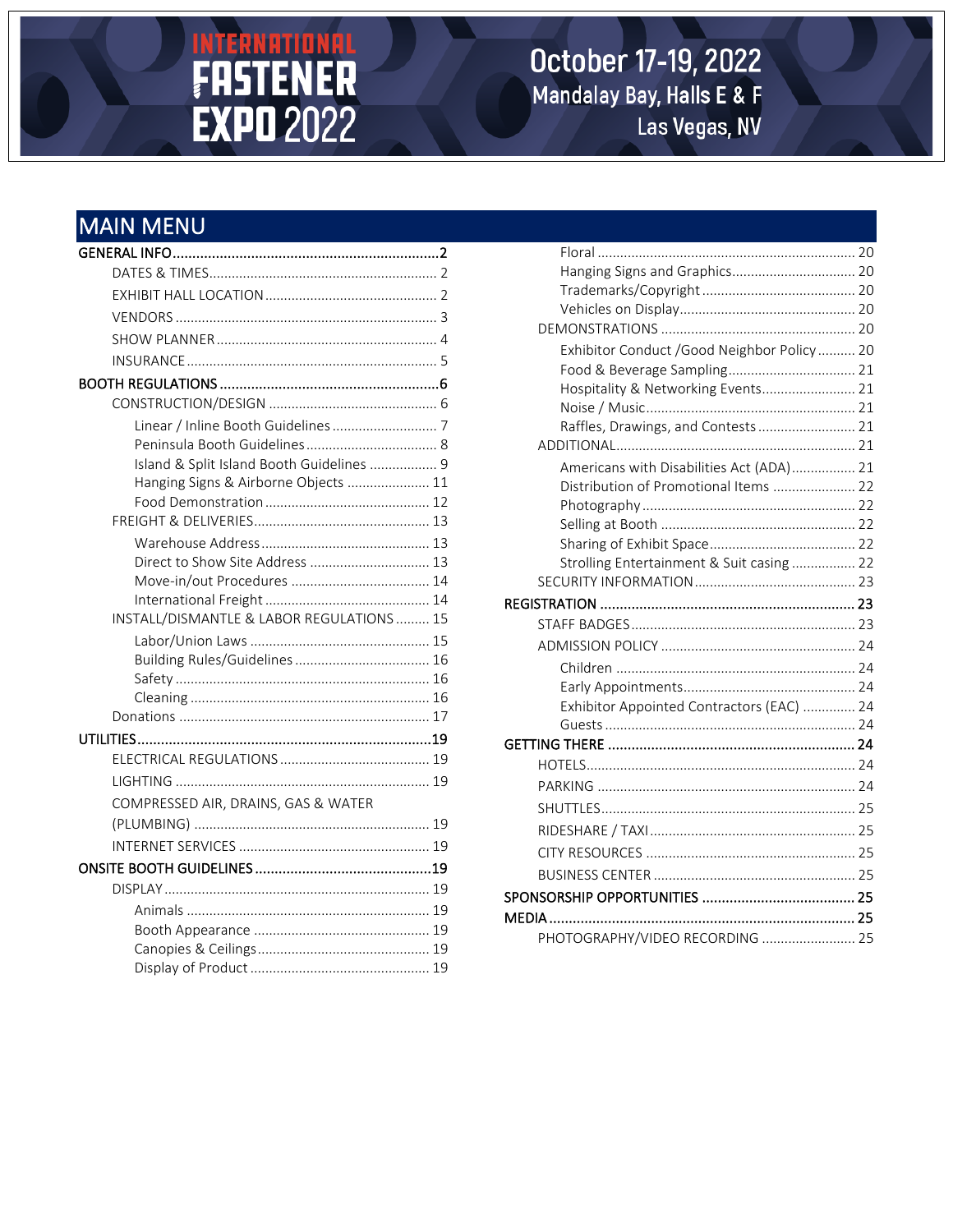Welcome to the International Fastener Expo 2022 Exhibitor Services Manual! The information in the pages below is designed to help guide exhibitors through the planning process of exhibiting at International Fastener Expo. Schedules and deadlines as well as links to additional information, online ordering sites, and downloadable printable order forms are included for your convenience.

The Main Menu is designed so clicking on a topic will automatically transport you to that section of the manual. Also, each page includes linked tabs at the top to help you navigate back to the Main Menu or another section of the manual.

We encourage you to thoroughly review this document, especially those areas that pertain to you and your booth and ask questions for any areas you need further clarification on.

# <span id="page-1-0"></span>GENERAL INFO

### <span id="page-1-1"></span>DATES & TIMES

#### Exhibitor Move-in

| Sunday, October 16, 2022 | $1:00$ PM $-5:00$ PM | By Appointment Only                                                                  |
|--------------------------|----------------------|--------------------------------------------------------------------------------------|
| Monday, October 17, 2022 | $8:00$ AM $ 8:00$ PM | Exhibitors permitted show floor access until 8:00 PM, no<br>in and out after 5:00 PM |

#### Exhibit Hours

| Monday, October 17, 2022<br>Exhibit Hall Closed |                       | Golf Tournament at Bali Hai Golf Club               |  |
|-------------------------------------------------|-----------------------|-----------------------------------------------------|--|
| Tuesday, October 18, 2022                       | $9:30$ AM $-$ 4:00 PM | Hall of Fame & Young Fastener Professional Awards   |  |
|                                                 |                       | Ceremony - Exhibit Hall                             |  |
| Wednesday, October 18, 2022                     | $9:30$ AM $-$ 3:30 PM | All booths must remain set until 3:30 PM, Wednesday |  |

#### Exhibitor Move-out

| Wednesday, October 19, 2022 | $13:30$ PM $-8:00$ PM |                                                    |
|-----------------------------|-----------------------|----------------------------------------------------|
| Thursday, October 20, 2022  | $8:00$ AM $-12:00$ PM | All carrier trucks must be checked in by 10:00 AM. |

#### Important information regarding move-out:

All exhibitor materials must be removed from the exhibit facility by Thursday, October 20, 2022, at 12:00 PM To ensure all exhibitor materials are removed from the exhibit facility by the Exhibitor Move-Out deadline, please have all carrier's check-in *by Thursday, October 20, 2022, at 10:00 AM.*

# <span id="page-1-2"></span>EXHIBIT HALL LOCATION

Mandalay Bay Convention Center (Halls E & F) 393 Frank Sinatra Dr. Las Vegas, NV 89119

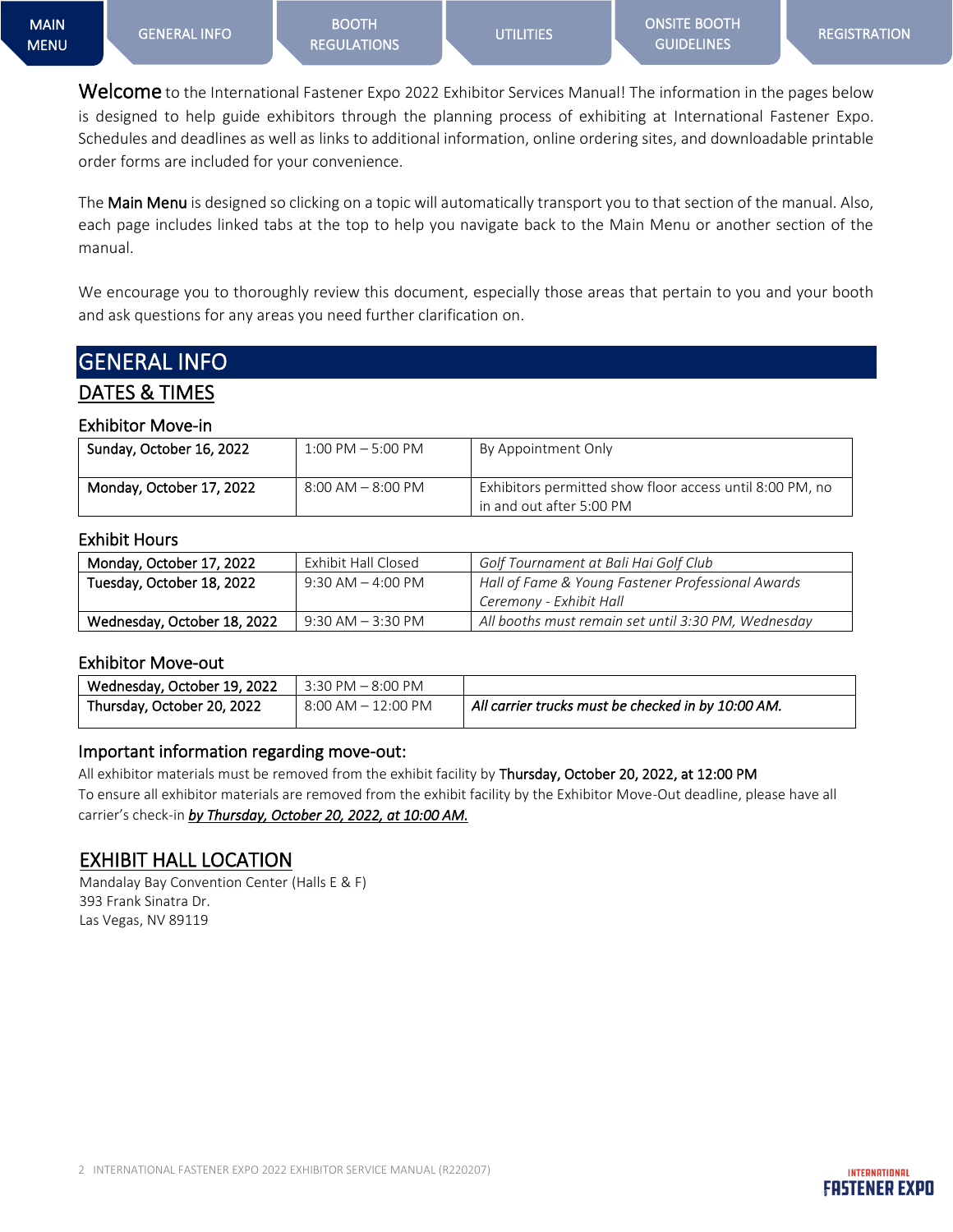<span id="page-2-0"></span>

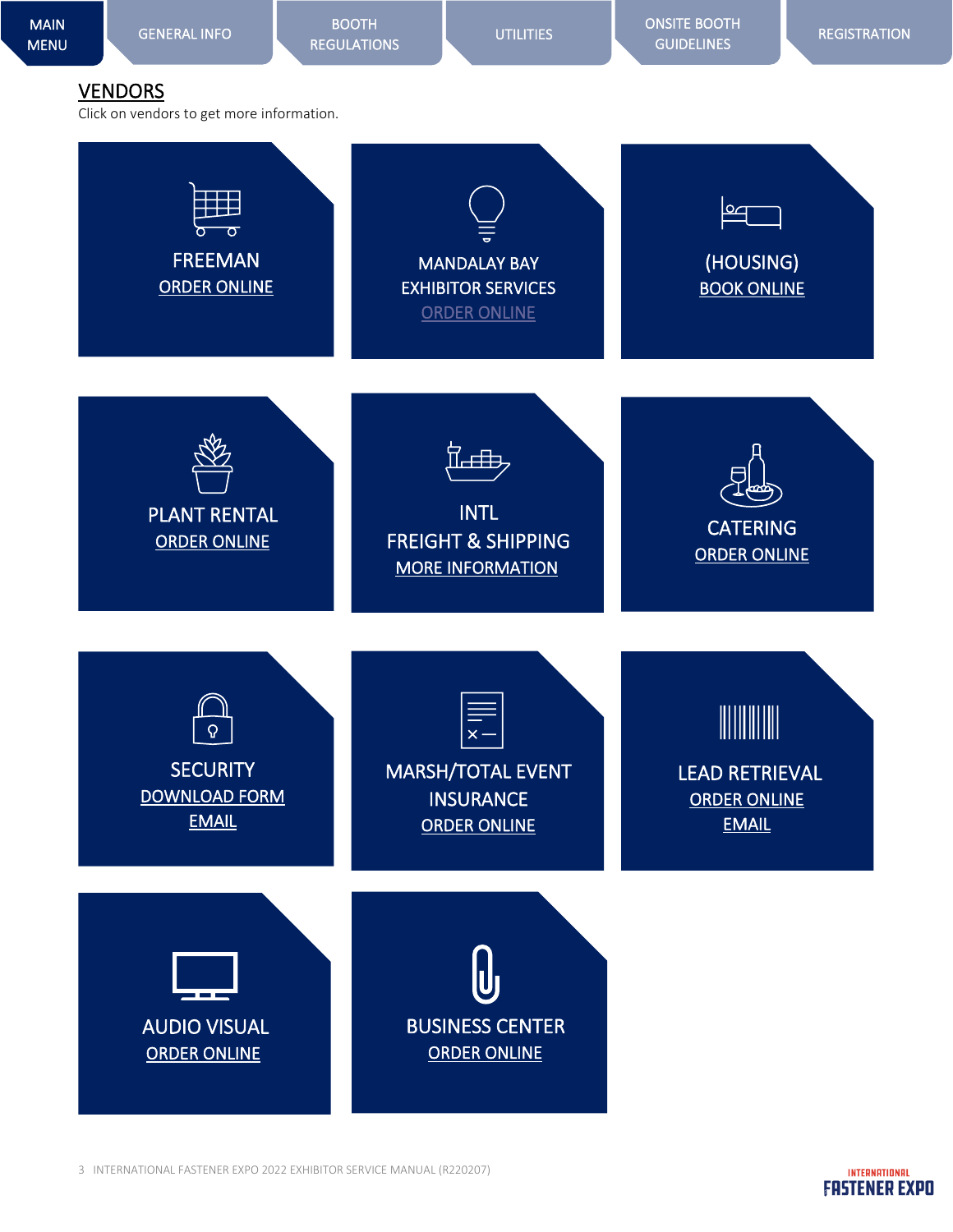# <span id="page-3-0"></span>SHOW PLANNER

Click on items to get more information and link to the website or form.

# FEBRUARY 4

[ORDER LEAD RETRIEVAL](https://fastenershows.com/wp-content/uploads/2022/04/Lead-Retrieval-Order-Form.pdf)  (TIERED PRICING)

# SEPTEMBER 26

FREEMAN EARLY BIRD DEADLINE FOR [ONLINE ORDERS](https://www.freemanco.com/store/show/landing?showID=509847)  Furniture Labor Booth Accessories

▁

⋒

Signs & Graphics

# SEPTEMBER 16

FREEMAN ADVANCE WAREHOUSE SHIPPING BEGINS

ACCEPTED THROUGH OCTOBER 6, 2022 WITHOUT SURCHARGE

# SEPTEMBER 22

MANDALAY BAY EXHIBITOR SERVICES EARLY BIRD DEADLINE **ORDER ONLINE** 

Internet, Telephone, Video Electrical Booth Cleaning Food & Beverage

|                           | <b>BEFORE YOU ARRIVE TO SHOWSITE</b>                                      |  |
|---------------------------|---------------------------------------------------------------------------|--|
| $\left \mathbf{r}\right $ | Submit Exhibitor Certificate of Insurance                                 |  |
| ∣थ                        | Coordinate Hotel & Travel                                                 |  |
| <b>AET</b>                | Register Booth Personal in Advance                                        |  |
|                           | Update Show Directory Exhibitor Profile<br>and/or listing                 |  |
| $\overline{\mathbf{S}}$   | <b>Submit EAC Notification Form &amp; EAC</b><br>Certificate of Insurance |  |

# SHOW MANAGEMENT APPROVAL



Hanging Sign Approval Form

Booth Variance Approval Form

Exhibitor Meeting Room Request

# ONCE YOU ARRIVE

Pick up badge(s) from Registration Confirm Freight Delivery Confirm Advance Orders Place On-Site Orders



٦

D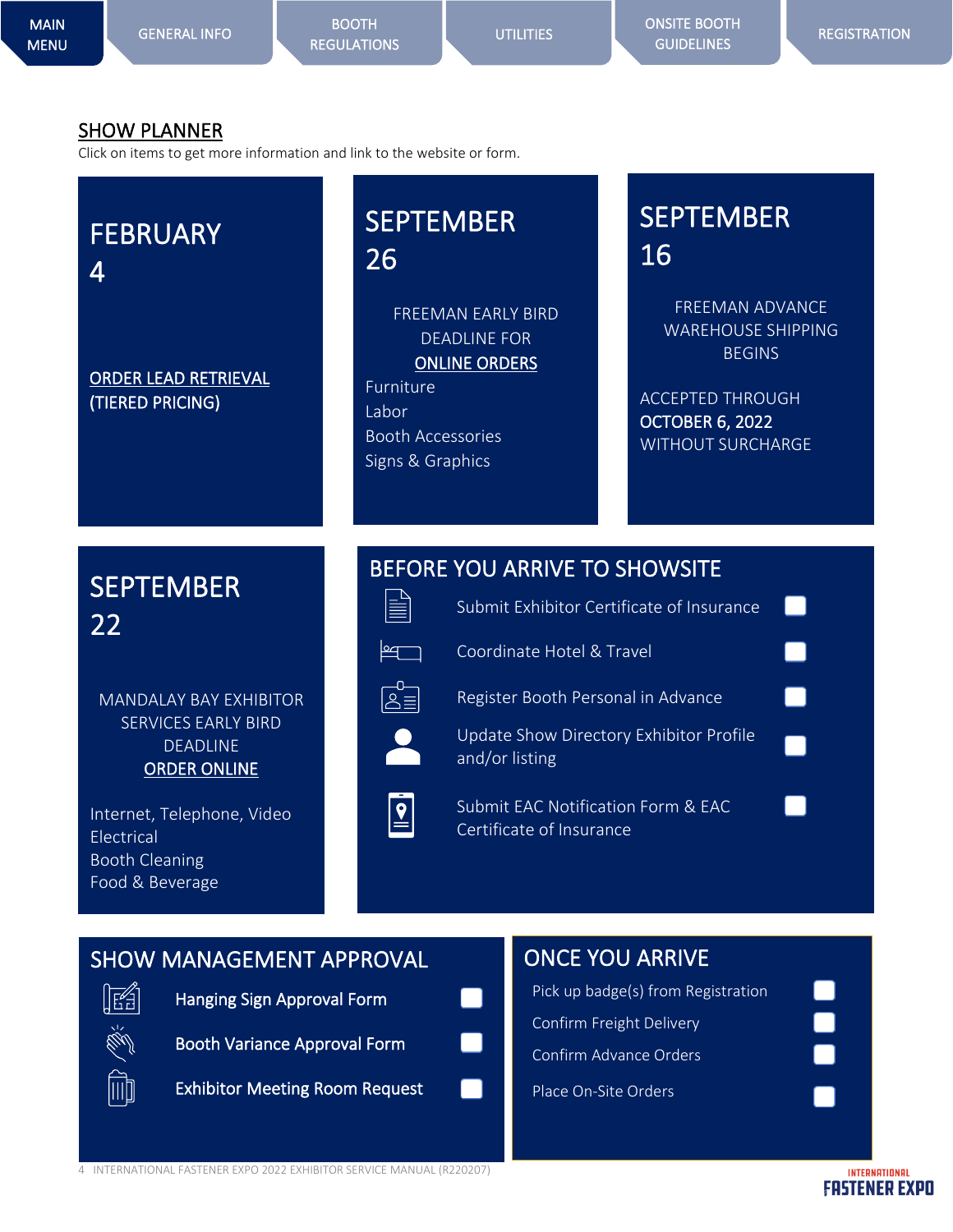#### <span id="page-4-0"></span>**INSURANCE**

International Fastener Expo 2022 does not provide any type of insurance coverage for the property and/or personnel of exhibiting companies. Exhibitors must maintain insurance that meets the requirements below and provide proof to International Fastener Expo 2022 before the show.

An exhibitor shall, at their own expense, secure and maintain through the term of this contract, including move-in and move-out days, the insurance listed below. All such insurance shall be primary of any other valid and

collectible insurance of the exhibitor and shall be written on an occurrence basis. Claims-made policies are not acceptable and do not constitute compliance with the exhibitor's obligations under this paragraph.

The following three types of insurance are required:

Workers' Compensation insurance unless you are the sole proprietor. A sole proprietor is a business entity that is owned and run by one individual. If you have even one other person in the booth working with you, you will need worker's compensation coverage.

Comprehensive General Liability insurance with limits not less than \$1,000,000 each occurrence, \$2,000,000 aggregate, combined single limit for bodily injury and property damage, including coverage for personal injury, contractual, and operation of mobile equipment, products, and liquor liability (if applicable).

Automobile Liability insurance with limits not less than \$500,000 for each occurrence combined single limit for bodily injury and property damage, including coverage for owned, non-owned, and hired vehicles, including loading, and unloading operators. Auto coverage is only required if there is a vehicle in your booth or if you are using a designated loading/unloading area i.e., POV area.

Comprehensive General Liability and Automobile Liability insurance policies shall name as additional insured, Emerald (Show Management), Mandalay Bay Convention Center (Facility), and Freeman (General Service Contractor). If requested, copies of additional insured endorsements, primary coverage endorsements, and complete copies of policies satisfactory to Emerald, shall be furnished to Emerald sixty (60) days before the first day of the event. Certified copies of the Certificates of Insurance or policies shall provide that they may not be canceled without a 30-day advance written notice to Emerald.

The following MUST be contained on the certificate: CLICK HERE FOR AN EXAMPLE

"Producer" – Name, Address, and Phone Number of the insurance carrier

"Insured" – Company Name, Address, Phone Number, and Booth Number

"Description of Special Items" – "Emerald – International Fastener Expo 2022, Freeman, Mandalay Bay Convention Center and each of its subsidiaries, affiliates, officers, employees, agents, and representatives" must be listed as additional insured for the dates Sunday, October 16, 2022 – Thursday, 20, 2022.

# NEED GENERAL LIABILITY INSURANCE?

Marsh/TotalEvent Insurance offers plus tax [ORDER ONLINE](https://www.totaleventinsurance.com/app/Customer/ExhibitorAnnual.aspx?eid=vCxmYWCmmfo$)



#### *Certificate Holder Information should be listed as:*

International Fastener Expo 2022 31910 Del Obispo, Ste 200 San Juan Capistrano, CA 92675

#### <span id="page-4-1"></span>REPORTING

In the event of damage or loss of property, or an accident or injury, it is your responsibility to contact your insurance broker or carrier immediately.



online through the **Exhibitor Console** exhibiting company

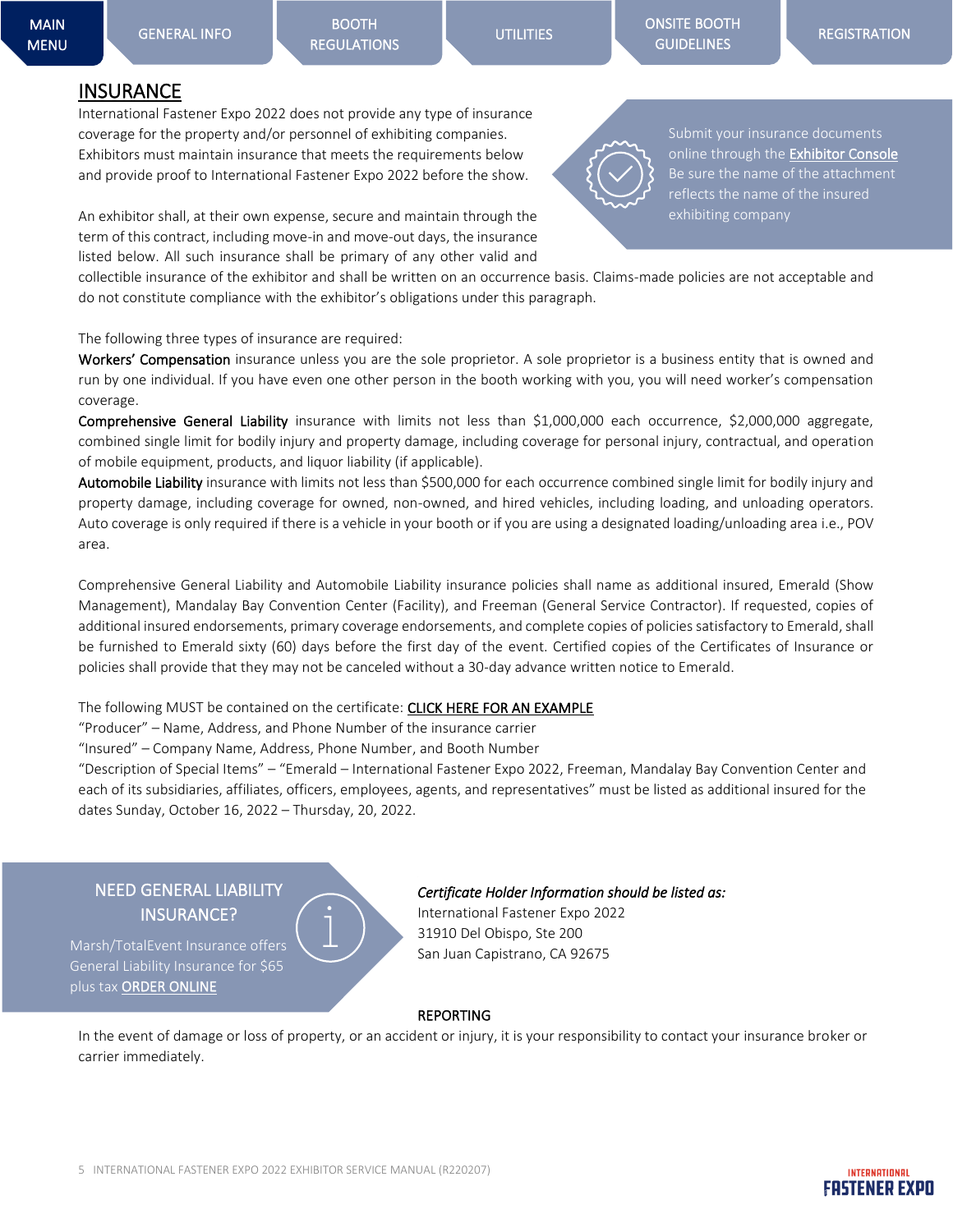# <span id="page-5-0"></span>BOOTH REGULATIONS

### <span id="page-5-1"></span>CONSTRUCTION/DESIGN

#### International Fastener Expo Show is a "Line of Sight" show.

Booths must be constructed per the booth guidelines provided within this kit for the specific type of booth space being leased.

The intent of these regulations is to allow for the best use of booth space without interfering with or obstructing neighboring exhibitors. These regulations allow for reasonable sight lines from the aisle and open access to attendees walking the aisles. Show Management reserves the right to remove or modify, at the expense of the exhibitor, if the display does not meet the specifications as set forth in this manual.

#### Exhibit Hall Carpet

The exhibit area is not carpeted. The aisles will not be carpeted. Exhibitors are not required to provide floor covering for their booth space.

#### Show Colors

Backwall and Siderail Drape: Blue and White Aisle Carpet: No Carpet

#### Standard Booth Equipment

Each 10x10 linear / inline booth will include:

- 8' high pipe and drape back wall blue and white
- 3' high pipe and drape side rails white
- 7" x 44" booth identification sign with the company name and booth number. *\*\*\*Booths larger than 300 SQFT may receive a 7" x 44" booth identification sign upon request.*

Peninsula (End-Cap) booth will include:

- 8' high and 3' H pipe and drape back wall blue and white
- 7" x 44" booth identification sign with the company name and booth number.

Split-Island booth will include:

• 8' high pipe and drape back wall – blue and white

#### Island booth:

• Island booths do not come with back drape or ID signs. If desired, they may be ordered from Freeman.

All other equipment and services are the responsibility of the exhibitor. Online ordering (where available) and printable order forms are located within this kit.

#### <span id="page-5-2"></span>Early Teardown Policy

Early booth breakdown is strictly prohibited. International Fastener Expo Show is committed to eliminating these practices from the show floor on the final day of the tradeshow. Please keep this in mind when making staffing decisions and travel arrangements.

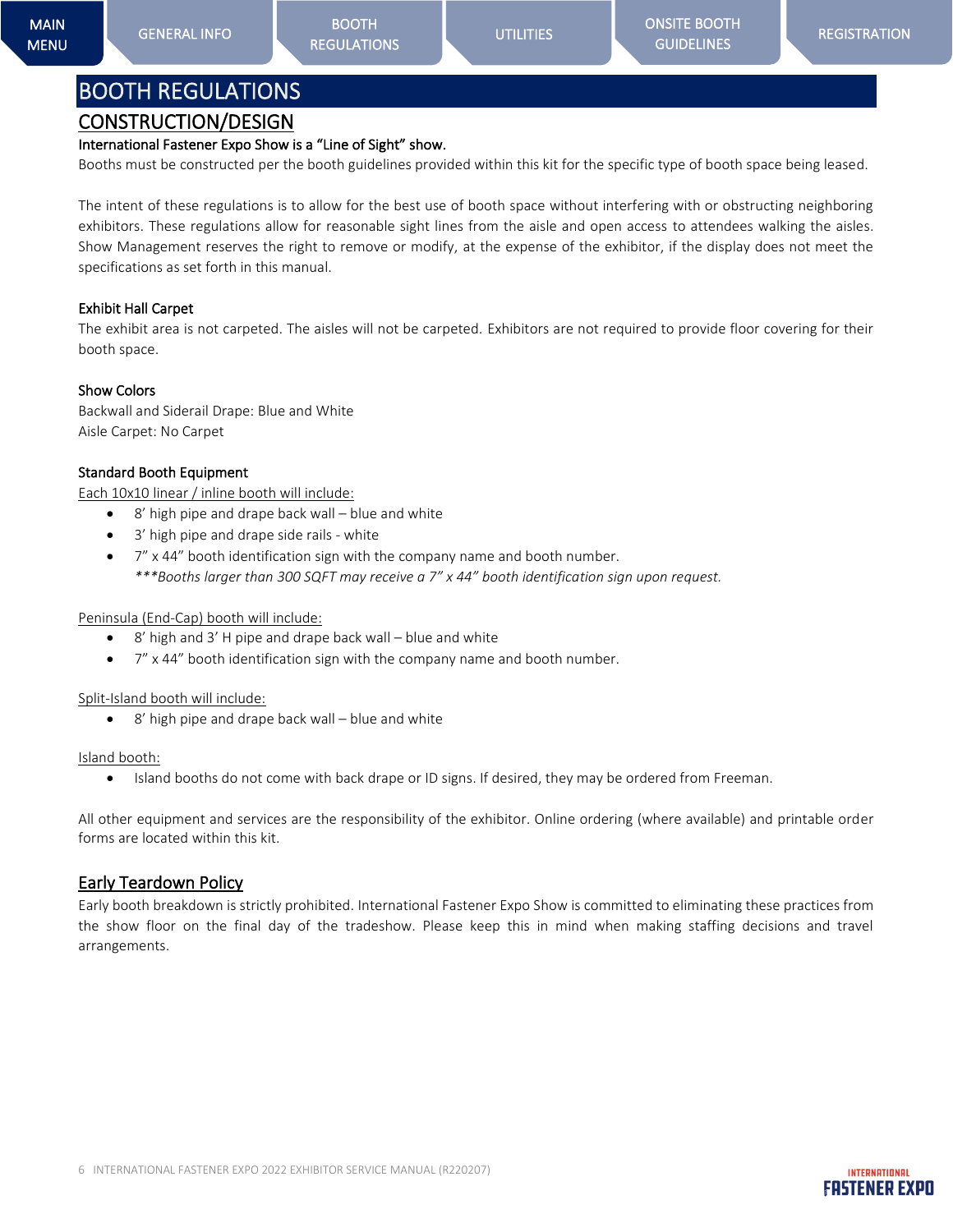# <span id="page-6-0"></span>Linear / Inline Booth Guidelines

| Definition and/or Dimension<br>Linear booths, also called "inline" booths, are generally<br>arranged in a straight line, and have neighboring exhibitors on<br>their immediate right and left, leaving only one side exposed<br>to the aisle.<br>Linear & Perimeter booths are commonly ten feet (10') deep<br>and multiples of ten feet (10') wide, i.e., 10' x 10', 10' x 20',<br>10' x 30', etc.<br>What's Provided / Included:<br>8' high white pipe and drape back wall<br>$\bullet$<br>3' high white pipe and drape side rails<br>$\bullet$<br>7" x 44" booth identification sign with the company<br>name and booth number<br>All other equipment and services are the responsibility of the<br>exhibitor. | <b>INLINE BOOTH SPACE</b><br>10 X 10, line of sight, with provided drape<br><b>NEIGHBORING</b><br>BOOTH<br><b>IEIGHBORING</b><br><b>OOTH</b><br>8' BACK<br><b>DRAPE</b><br>N <mark>EIGHBORIN</mark> G<br><b>BOOTH</b><br><b>FRONT</b><br>3' SIDE<br><b>DRAPE</b><br>not to scale                                                         |
|-------------------------------------------------------------------------------------------------------------------------------------------------------------------------------------------------------------------------------------------------------------------------------------------------------------------------------------------------------------------------------------------------------------------------------------------------------------------------------------------------------------------------------------------------------------------------------------------------------------------------------------------------------------------------------------------------------------------|------------------------------------------------------------------------------------------------------------------------------------------------------------------------------------------------------------------------------------------------------------------------------------------------------------------------------------------|
| Use of Space - Line of Sight Rule:<br>A maximum height of 8' for Linear and Corner booths and 12'<br>for Perimeter booths is allowed only in the rear 5' of the booth,<br>with a 3' height restriction imposed on all materials in the<br>remaining space forward to the aisle. Materials within the<br>booth must be constructed so not to obstruct sight lines of<br>neighboring exhibitors.<br>Signs, logos, and graphics placed along booth edges may not<br>face into adjacent booths.                                                                                                                                                                                                                       | Footprint Rule or "Wiggle Room" Factor<br>The width and depth of your booth structure should be<br>designed so any side adjacent to another exhibitor's booth is 3<br>inches less than the dimensions of your booth space. This is to<br>allow space for the dividing drape and utility cables/hoses that<br>must be run between booths. |
| <b>Floor Covering</b><br>Floor covering is optional in all booth spaces. Exhibitor is<br>responsible for providing or ordering a floor covering or carpet<br>if desired. Floor covering must be fire retardant in compliance<br>with local fire and safety regulations.                                                                                                                                                                                                                                                                                                                                                                                                                                           | <b>Exposed Surfaces</b><br>Any unfinished and exposed portion of an exhibit must be<br>made presentable prior to show opening at the expense of the<br>exhibitor. Show management reserves the right to determine<br>whether a wall is finished and may order draping of exposed<br>sides at the exhibitor's expense.                    |
| Hanging Signs / Graphics<br>Linear/Inline booths are not permitted to have hanging signs.                                                                                                                                                                                                                                                                                                                                                                                                                                                                                                                                                                                                                         | Required Forms (submit through Exhibitor Console)<br><b>Certificate of Insurance</b><br>Exhibitor Appointed Contractor (EAC) - if applicable                                                                                                                                                                                             |
| Linear / Inline Booth Variations:                                                                                                                                                                                                                                                                                                                                                                                                                                                                                                                                                                                                                                                                                 |                                                                                                                                                                                                                                                                                                                                          |
| Corner booths must adhere to the same guidelines as linear<br>booths with the exception that two sides will be exposed to<br>an aisle.                                                                                                                                                                                                                                                                                                                                                                                                                                                                                                                                                                            | Perimeter booths are linear booths that back up against a wall<br>of the facility, not to another line of exhibits, and have a<br>maximum height of twelve feet (12').                                                                                                                                                                   |
| <b>CORNER BOOTH SPACE</b><br>aisles on 2 sides; line of sight w/ provided drape<br>not to scale                                                                                                                                                                                                                                                                                                                                                                                                                                                                                                                                                                                                                   | PERIMETER BOOTH SPACE<br>booth backs up to wall in event space, max height 12<br><b>BACK WALL</b><br><b>FRONT</b><br>not to scale                                                                                                                                                                                                        |

7 INTERNATIONAL FASTENER EXPO 2022 EXHIBITOR SERVICE MANUAL (R220207)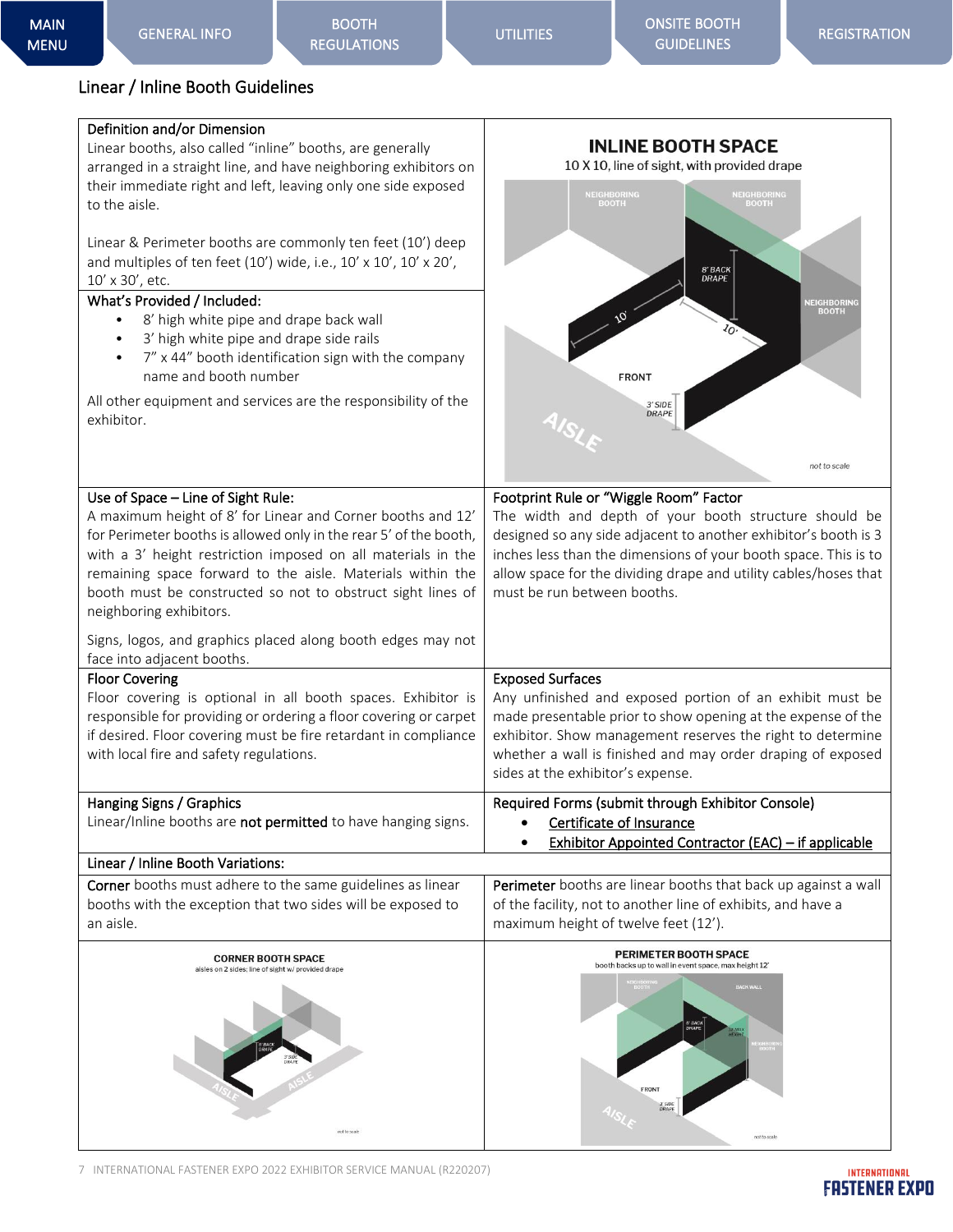**PENINSULA BOOTH SPACE** line of sight, aisles on 3 sides, with provided drape

not to scale

#### <span id="page-7-0"></span>Peninsula Booth Guidelines

#### Definition and/or Dimension

Peninsula booths are exposed to an aisle on three sides, comprised of a minimum of four booths, and typically back up to linear booths behind.

Peninsula booths are usually twenty feet (20') by twenty feet (20') or larger.

#### What's Provided / Included:

- 8' high and 3' blue and white pipe and drape back wall
- 7" x 44" booth identification sign with the company name and booth number.

All other equipment and services are the responsibility of the exhibitor.

#### Use of Space

When a peninsula booth backs up to two Linear booths, the back wall is restricted to 3' high within 5' of each aisle, maintaining adequate line of sight for the adjoining linear booths. A maximum of (16') is allowed, including signage for the center portion of the back wall.

#### Hanging Signs / Graphics

Additional Information

<span id="page-7-1"></span>[Display Guidelines](#page-18-11) 

Peninsula booths are not permitted to have hanging signs without prior approval from show management.

Double-sided signs, logos and graphics shall be set back 10' from adjacent booths. Signs, logos, and graphics placed along booth edges may not face into adjacent booths.

- Required Forms (submit through Exhibitor Console) Certificate of Insurance
	- **[Exhibitor Appointed Contractor \(EAC\)](https://fastener.a2zinc.net/IFE2022/public/e_exhibitorconsole.aspx)  if applicable**

[Labor/Union Laws](#page-14-1) Demonstration Guidelines [Building Rules/Guidelines](#page-15-3) Americans with Disabilities Act Exposed Surfaces All exposed exhibit components must be completely finished, painted, and with no exposed wires or framing visible. Show management reserves the right to determine whether a wall is finished and may order draping of exposed sides at the exhibitor's expense.

The width and depth of your booth structure should be designed so any side adjacent to another exhibitor's booth is 3 inches less than the dimensions of your booth space. This is to allow space for the dividing drape and utility

Footprint Rule or "Wiggle Room" Factor

cables/hoses that must be run between booths.

#### Variance Requests

Variance requests can be submitted to Show Management for review using the online Booth & Hanging Sign Variance Request Form located within th[e Exhibitor Console.](https://fastener.a2zinc.net/IFE2022/public/e_exhibitorconsole.aspx)

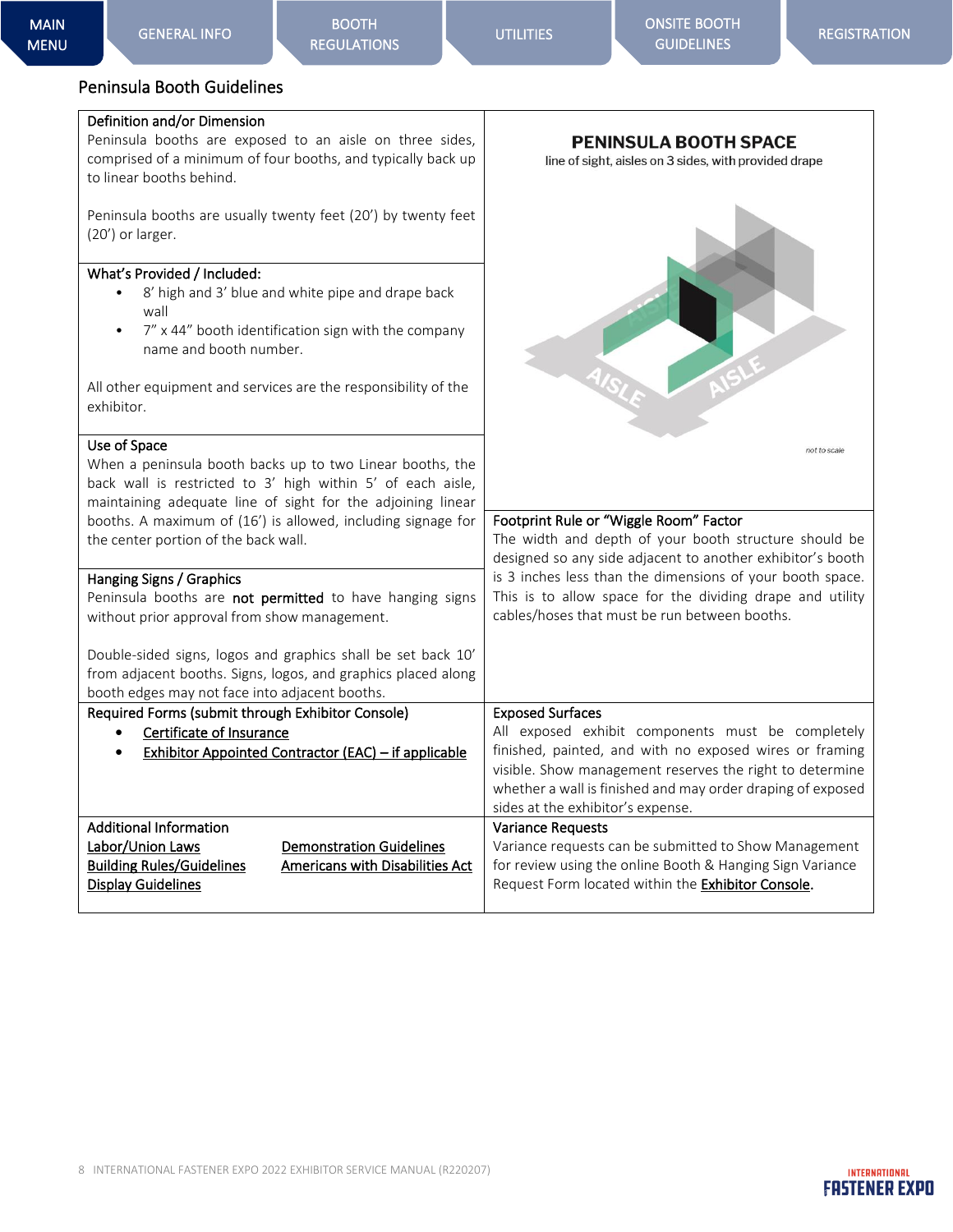# <span id="page-8-0"></span>Island & Split Island Booth Guidelines

#### Definition and/or Dimension

Island booths are any size booth exposed to an aisle on all four sides.

Island booths are typically twenty feet (20') by twenty feet (20') or larger, although may be configured differently.

#### What's Provided / Included

Island booths do not come with drape, furniture, or ID signs.

Split-Island booths come with 8' H white and blue drape. All other equipment and services are the responsibility of the exhibitor.

#### Use of Space – Line of Sight Rule:

The entire Line of Sight of the booth may be used up to the maximum allowable combined height of sixteen feet (16') between any ground supported structure and hanging sign, when viewed perpendicular to the floor from any point on any side for Split Island booths.

The entire cubic content of Island booths may be used up to the maximum allowable height of 16', including signage.



### Multi-Level Exhibits

A Multi-Level exhibit consists of a display fixture comprised of two or more levels. A multi-level exhibit requires prior approval by the exhibit facility and/or relevant local government agency because it is deemed to be a "structure" for building purposes.

All Multi-Level exhibits require a plan that is signed, sealed (with official seal) and dated by a registered architect or engineer and a certificate of flame retardant materials submitted to the facility at least sixty (60) days in advance of move-in.

Multi-Level Exhibit plans can be submitted to Show Management for review and approval using the online Booth Variance Request Form through the [Exhibitor Console.](https://fastener.a2zinc.net/IFE2022/public/e_exhibitorconsole.aspx)

Footprint Rule or "Wiggle Room" Factor

Since Island Booths do not have any adjacent booths, the footprint rule is not applicable.

For Split Island Booths the width and depth of your booth structure should be designed so any side adjacent to another exhibitor's booth is 3 inches less than the dimensions of your booth space. This is to allow space for the dividing drape and utility cables/hoses that must be run between booths.

#### Covered Exhibits

A covered exhibit consists of a display fixture with something placed over or upon the exhibit (e.g., roof, ceiling, tenting, lattice, fabric, plastic) to cover the ground level and/or support decorative structures. The upper portion of a covered exhibit is not occupiable.

All covered exhibit designs must be approved by show management in advance. Please submit a variance request through the **Exhibitor Console**.

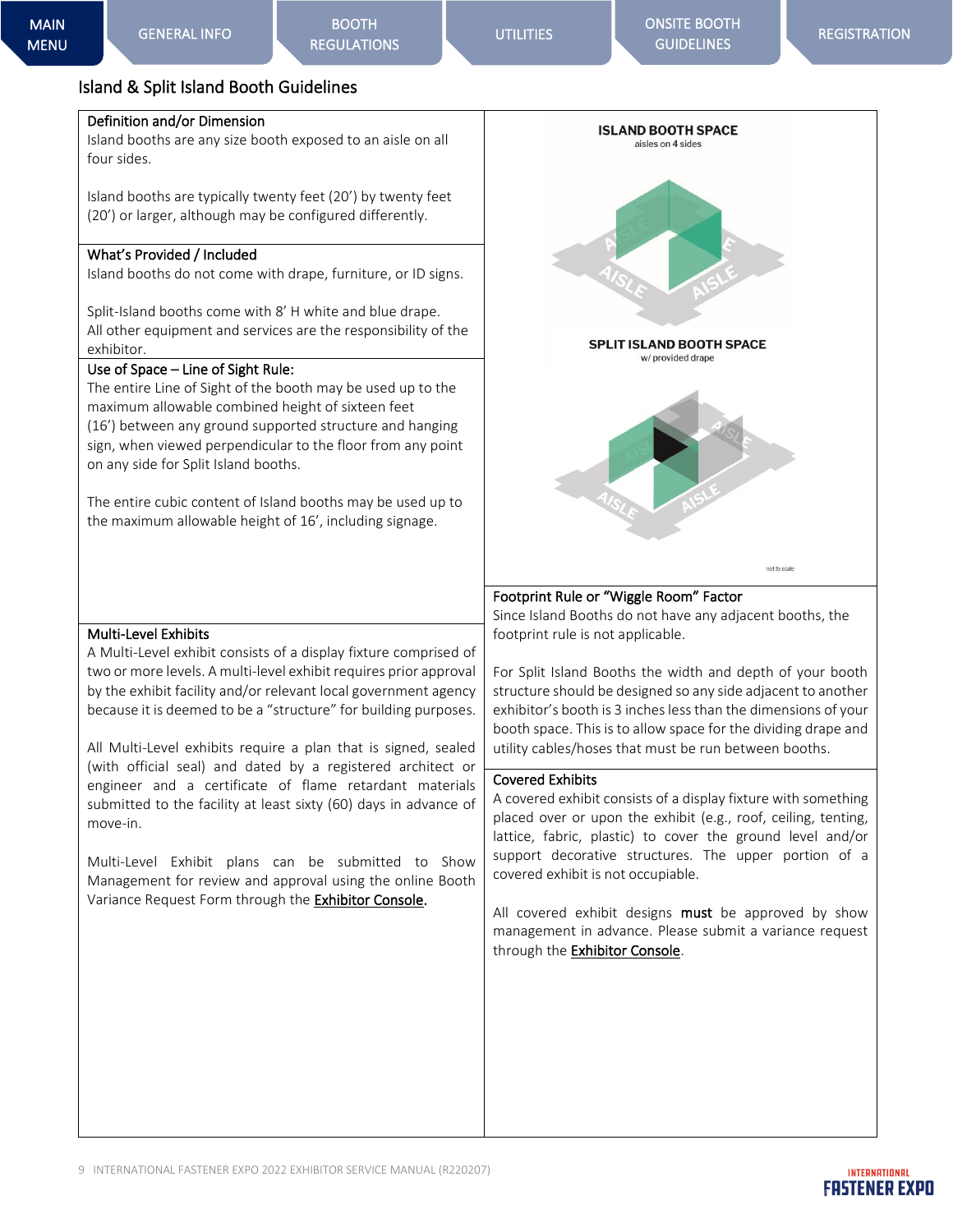| <b>MAIN</b><br><b>MENU</b> | <b>GENERAL INFO</b>                                                                                                                                                          | <b>BOOTH</b><br><b>REGULATIONS</b>                                                                                                                                                          | <b>UTILITIES</b>                                | <b>ONSITE BOOTH</b><br><b>GUIDELINES</b>                                                                                                                                                                                                                                                                                                                                                  | <b>REGISTRATION</b> |
|----------------------------|------------------------------------------------------------------------------------------------------------------------------------------------------------------------------|---------------------------------------------------------------------------------------------------------------------------------------------------------------------------------------------|-------------------------------------------------|-------------------------------------------------------------------------------------------------------------------------------------------------------------------------------------------------------------------------------------------------------------------------------------------------------------------------------------------------------------------------------------------|---------------------|
|                            | Hanging Signs / Graphics<br>have hanging signs but require pre-approval by show<br>management.<br>Console, under Important Exhibitor Forms.<br><b>Additional Information</b> | Island booths 400 SQFT (20' x 20') and above are permitted to<br>Reference Hanging Signs & Airborne Objects page for details<br>Hanging sign request forms are located within the Exhibitor | <b>Exposed Surfaces</b><br>exhibitor's expense. | All exposed exhibit components must be finished, painted,<br>and with no exposed wires or framing visible. Show<br>management reserves the right to determine whether a wall<br>is finished and may order draping of exposed sides at the<br>Required Forms (submit through Exhibitor Console)<br>Certificate of Insurance<br><b>Exhibitor Appointed Contractor (EAC) – if applicable</b> |                     |
|                            | Labor/Union Laws<br><b>Building Rules/Guidelines</b><br><b>Display Guidelines</b>                                                                                            | <b>Demonstration Guidelines</b><br>Americans with Disabilities Act                                                                                                                          | <b>Variance Requests</b>                        | Hanging Sign Form - If applicable<br>Variance requests can be submitted to Show Management<br>for review using the online Booth & Hanging Sign Variance<br>Request Form located within the Exhibitor Console.                                                                                                                                                                             |                     |

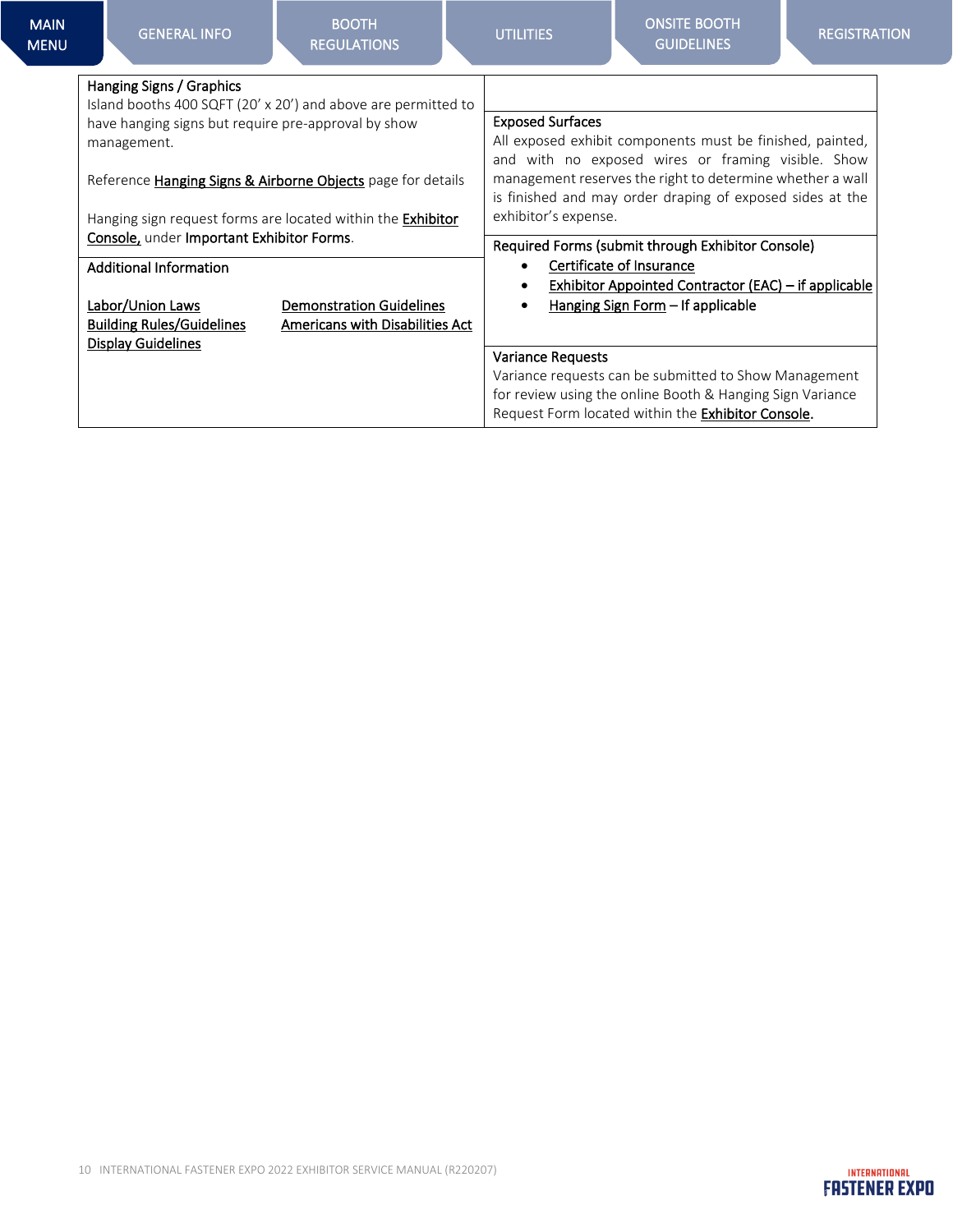# <span id="page-10-0"></span>Hanging Signs & Airborne Objects

Permitted in all Island booths that are 400 sq. ft. or larger and require prior approval from show management. End-cap and linear booths do not qualify for hanging signs and graphics, regardless of size.

Maximum height of twenty-five feet (25') from the floor to the top of the hanging sign.

The maximum combined vertical height between any ground supported structure and hanging sign, at their highest dimensions when viewed perpendicular to the floor from any point on any side, may not exceed a maximum of twenty-five feet (25').

Examples of different types of booths and hanging sign designs in a hall with a 35' ceiling are shown below (actual designs will vary based on actual hall ceiling height). If a structure that is twenty feet (20') in height is used, a hanging sign is not permitted.



#### Rigging Orders

Mandalay Bay Convention Center must be used for rigging for all banners and signs requiring a lifting motor, chain fall, pulley, or any other mechanical device. As such, any rigging required that uses these items should be ordered through [Mandalay Bay Convention Center](https://www.mandalaybayexhibitorservices.com/Pages/Security/Login.aspx?ReturnUrl=%2fPages%2fCustomer%2fDashboard.aspx)  [Exhibitor Services.](https://www.mandalaybayexhibitorservices.com/Pages/Security/Login.aspx?ReturnUrl=%2fPages%2fCustomer%2fDashboard.aspx)

All non-electrical overhead hanging must be assembled, installed, and removed by Freeman. Hanging sign labor can be ordered through [Freeman Online.](https://www.freemanco.com/store/show/landing?showID=509847) If any hang point supports over 200 lbs., hanging sign services must be ordered through Mandalay Bay Convention Center.

#### Approval Process

If your hanging sign does not comply with the International Fastener Expo Hanging Sign & Graphics Guidelines or you would like to request approval to hang signs at a height of twenty-six to thirty feet (26'-30'), please submit for a variance approval from International Fastener Expo Management using the online Booth & Hanging Sign Variance Request Form located within the [Exhibitor Console.](https://fastener.a2zinc.net/IFE2022/public/e_exhibitorconsole.aspx)

Variances may be issued at show management's discretion. Drawings and three-dimensional renderings of both the hanging sign and the floor supported booth structure, with dimensions, should be submitted to Show Management with the approval request and available onsite for inspection.

# [Hanging Sign Approval Request Form](https://fastener.a2zinc.net/IFE2022/public/e_exhibitorconsole.aspx)

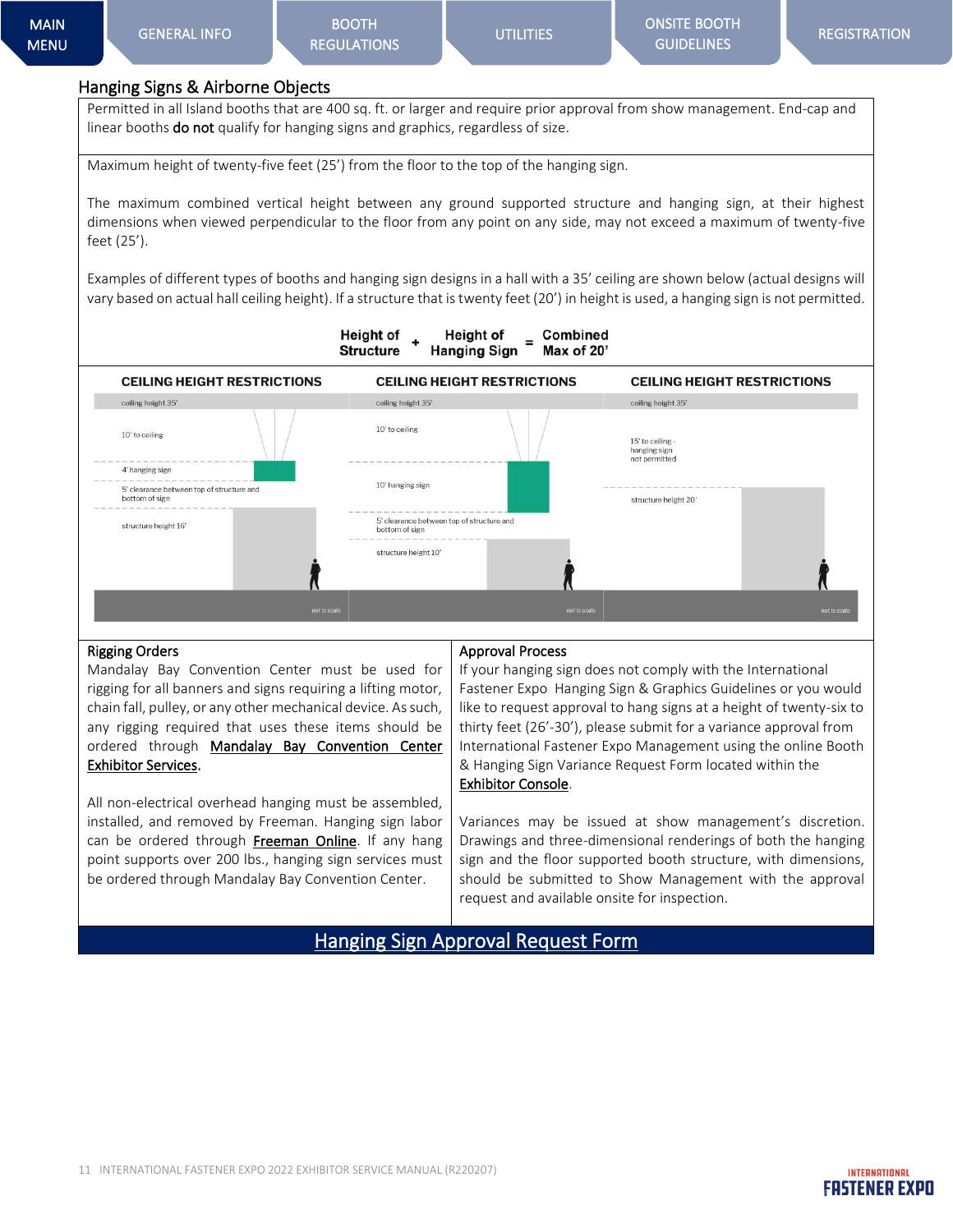#### Drones

[A Drones / Unmanned Aerial Vehicle Policy \(UAV\) request form](https://mandalaybay.mgmresorts.com/content/dam/MGM/mandalay-bay/meetings/documents/mandalay-bay-meetings-convention-drones-policy.pdf) located within the Mandalay Bay Building Rules & Regulations manual must be completed prior to the event and submitted to the Convention Services Manager/Risk Management. For questions or additional information, please call 877-632-7700.

#### Lighting/Truss

Mandalay Bay is the exclusive provider of all rigging equipment and services for all items 200 lbs. or more suspended over the exhibit space. This includes: labor, electrical signs, trussing, chain motors, cables, span sets and all other rigging related equipment.

Freeman (unless ordered through Mandalay Bay) will assemble, hang and dismantle any items suspended from the suspended truss (i.e. programmable/dimmable lighting fixtures, audio, projection, non-electrical signs, graphics, fabric solutions, etc.) or anything under 200 lbs. suspended from the ceiling except electrical hanging signs which must be ordered through Mandalay Bay Exhibitor Services. More information regarding Truss & Theatrical Lighting Equipment & Labor can be found on Freeman [Online](https://www.freemanco.com/forms/509847/truss_theatrical_lighting_equipment_labor.pdf) an[d Mandalay Bay Exhibitor Services.](https://www.mandalaybayexhibitorservices.com/Pages/Security/Login.aspx?ReturnUrl=%2fPages%2fCustomer%2fDashboard.aspx)

#### Balloons or Inflatables

The use of helium balloons smaller than 36 inches in diameter is not allowed. Smaller air-filled balloons may be used for decoration and/or handouts. Large helium-filled balloons, such as advertising balloons, may be used only if they are securely anchored to the exhibit. No helium balloons or blimps may be flown inside the Mandalay Bay Convention Center.

#### <span id="page-11-0"></span>Food Demonstration

Mandalay Bay Catering Department is the exclusive food and beverage provider for the Mandalay Bay Convention Center. It is not permissible to bring or sell any food or beverage on the premises and outside catering services is prohibited.

If you will be sampling your product that is manufactured, produced, or distributed by your company, please email [exhibitorservices@mandalaybay.com](mailto:exhibitorservices@mandalaybay.com) to request a Sample Authorization Form.

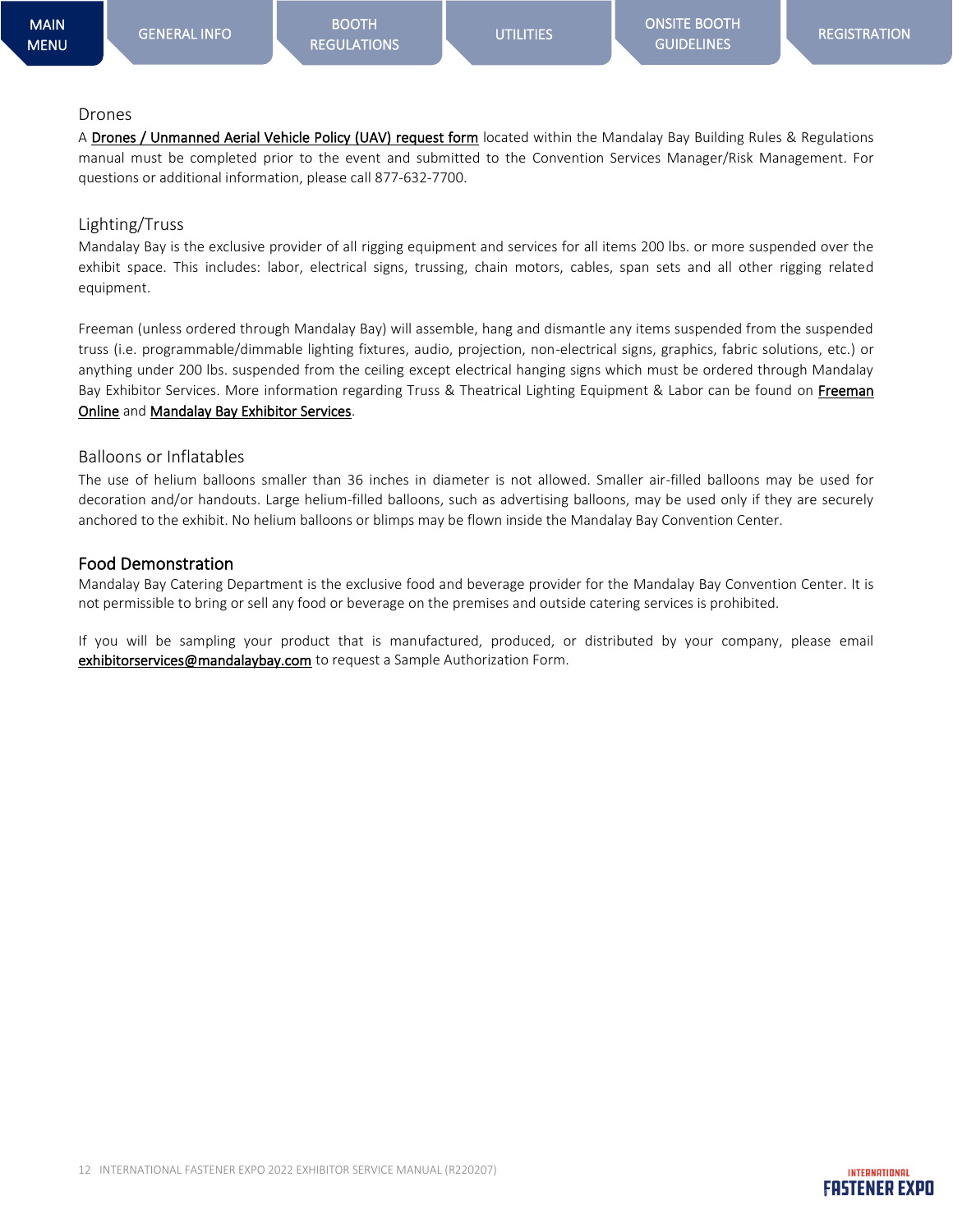# <span id="page-12-0"></span>FREIGHT & DELIVERIES

#### <span id="page-12-1"></span>Warehouse Address

Exhibiting Company Name / Booth # International Fastener Expo 2022 C/O Freeman 6675 West Sunset Road Las Vegas, NV 89118

Download advance warehouse freight labels [here.](https://www.freemanco.com/forms/509847/shipping_labels_warehouse.pdf)

Freeman will accept crated, boxed, or skidded material beginning Friday, September 16, 2022, at the above address. Material arriving after Thursday, October 6, 2022, will be received at the warehouse with an additional after deadline charge.

Please note that the Freeman warehouse does not accept uncrated freight (loose, pad-wrapped material, and/or un-skidded machinery), COD shipments, hazardous materials, freight requiring refrigerated or frozen storage, a single piece of freight weighing over 5,000 pounds, or a single piece of freight beyond the dimensions of 180 inches high x 93 inches wide.

Warehouse materials are accepted at the warehouse Monday through Friday between the hours of 7:00 a.m. and 2:30 p.m.

Certified weight tickets must accompany all shipments.

#### <span id="page-12-2"></span>Direct to Show Site Address

Exhibiting Company Name / Booth # International Fastener Expo 2022 Mandalay Bay Convention Center C/O Freeman 3970 Las Vegas Blvd S Las Vegas, NV 89119

Download show site shipping freight labels [here.](https://www.freemanco.com/forms/509847/shipping_labels_show_site.pdf)

Freeman will receive shipments at the exhibit facility beginning Sunday, October 16, 2022. Shipments arriving before target dates may be refused by the facility. Any charges incurred for early freight accepted by the facility or for multiple delivery attempts will be the responsibility of the exhibitor.

Please note: Any materials received by Freeman are subject to material handling charges and are the responsibility of the exhibitor. This also applies to items not ordered through the Official Show Vendors.

Freeman material handling fees for direct shipments to the Mandalay Bay Convention Center include:

- Acceptance and unloading of items upon delivery and delivery to the booth.
- Removal and storage of empty crates during the show.
- Return of empty crates after the close of the show and all aisle carpet is rolled. This process will take several hours, and Freeman cannot guarantee or specify the arrival time of empty crates.

Please be aware that disposal of exhibit properties is not included as part of your material handling charges. Please contact Freeman for your quoted rates and rules applicable to disposal of your exhibit properties.

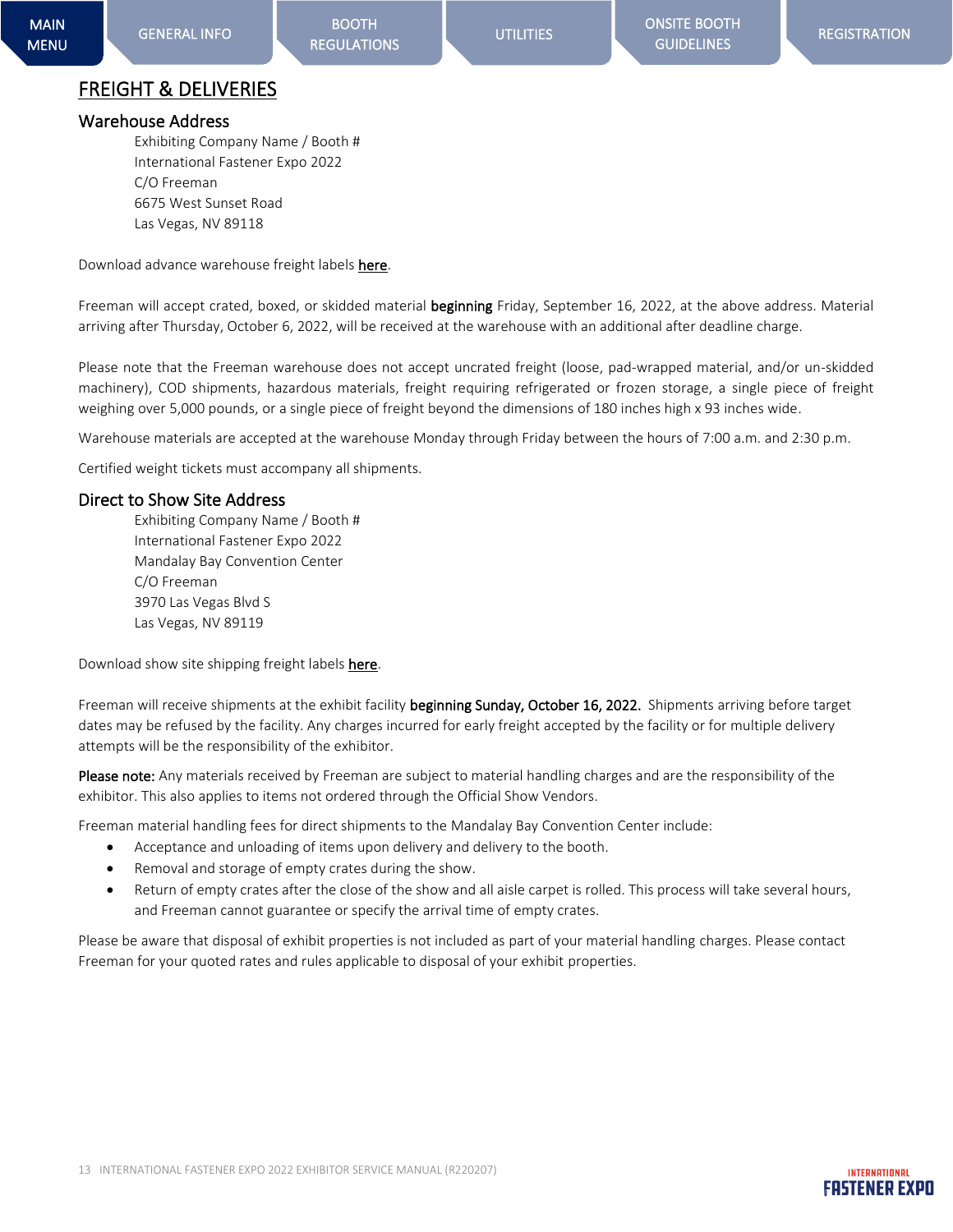<span id="page-13-0"></span>

#### Self-Unloading / Hand Carry Policy

Exhibitors may hand carry their merchandise from their personally owned vehicle (P.O.V. i.e. car, van or SUV) in the designated area(s). All vehicles must be parked in a parking lot; no curbside parking allowed. Hand carry is defined as small items such as cartons or packages that can be hand carried by only one person through the main entrance of a facility during move-in and move-out that weighs less than 300lbs. Any mechanical assistance is limited to a small dolly. When exhibitors choose to hand carry material, they may not be permitted access to the loading dock/freight door areas or four wheeled dolly or cart. More information regarding hand carry can be found [here.](https://www.freemanco.com/forms/509847/exhibitor_contractor_info.pdf)

#### Privately Owned Vehicles (POV)

For exhibitors who are not able to hand carry their items into the building, per the hand carry details in this kit, they have the option of utilizing POV Cartload [Service.](https://www.freemanco.com/forms/509847/pov_cart_service.pdf) A POV is a personally owned vehicle such as a car, van or SUV. It is NOT a commercial truck, commercial van, a vehicle with a trailer or any rental company vehicle.

*A POV, or Privately Owned Vehicle, is any vehicle primarily designated to transport passengers and not cargo or freight. Qualifying vehicles include pick-up trucks, passenger van, SUV, taxi, or a box truck less than 24' in length.*

#### Outbound Shipping

Every outbound shipment will require a material handling agreement and shipping labels. Freeman offers complimentary pre-printing of these items. To take advantage of this service, please complete Freeman's [Outbound Shipping form.](https://www.freemanco.com/forms/509847/outbound_shipping.pdf) Your pre-printed MHA and labels will be delivered to your booth prior to the close of the show. *Please note: all third parties must pick up MHA/labels at the Freeman Service Desk.*



#### <span id="page-13-1"></span>International Freight

Phoenix Logistics, Inc. has been appointed as the official international freight forwarder and customs broker. For more information, please **e-mail** or download the **International Shipping Instructions** form.

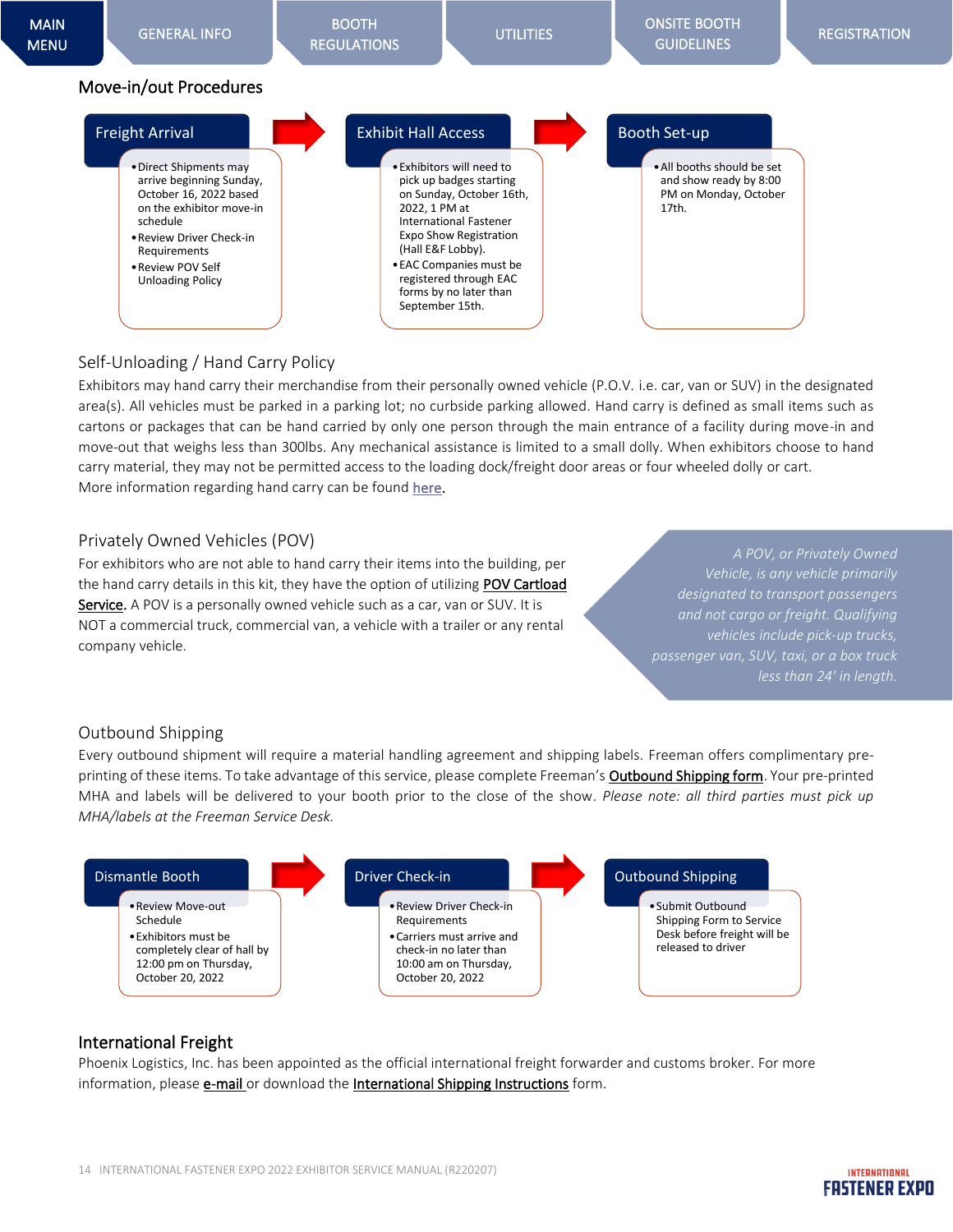# <span id="page-14-0"></span>INSTALL/DISMANTLE & LABOR REGULATIONS

# <span id="page-14-1"></span>Labor/Union Laws

Nevada is a "right-to-work" state. Full time employees of the exhibiting companies may set up their own exhibits. Union Labor, however, is available to assist in the installation and dismantling of exhibit booths. Exhibit labor, freight and rigging labor, electricians and plumbers can be arranged for at established rates, using the providers' order forms. Exhibitors may not operate or utilize any type of powered or mechanical equipment

Union exhibit labor claims jurisdiction for the installation, dismantling, and first cleaning of prefabricated exhibits and displays when this work is done by persons other than company personnel. They may be employed by completion of labor forms enclosed in this manual.

Union Labor is not required to put your products on display, to open cartons containing your products, nor to perform testing, maintenance, or repairs on your products.

If, however, you hire any labor to assist you, it must be through the Official Contractor or a contractor which meets all the regulations as an Exhibitor Appointed Contractor. More information on Exhibitor and Official Services rules and regulations can be found [here.](https://www.freemanco.com/forms/509847/exhibitor_contractor_info.pdf) 

#### Forklifts

Forklift labor is an exclusive service provided by Freeman.

#### Tipping

Tipping is expressly prohibited. This includes such practices as giving money, merchandise, or other special consideration for services rendered. Any attempt to solicit a gratuity by an employee for any service should be reported immediately to Freeman.

| Union                   | Definition of Jurisdiction                                                                                                                                                                                                                                                                                                                                              |
|-------------------------|-------------------------------------------------------------------------------------------------------------------------------------------------------------------------------------------------------------------------------------------------------------------------------------------------------------------------------------------------------------------------|
| <b>Teamster Union</b>   | Teamsters handle freight at the exhibit hall. They unload trucks or vehicles and deliver materials to and from<br>booths. They also provide rigging of machinery, moving services, and spot machinery in your booth. The<br>normal rigging crew consists of two men and a forklift. Customarily, this service must be ordered in advance<br>at the exhibitor's expense. |
| <b>Carpenter Union</b>  | Carpenters handle the erection and dismantling of display and exhibit booths. This also includes all display<br>work. Carpenters uncrate and re-crate machinery or equipment and install and remove all draping and floor<br>covering.                                                                                                                                  |
| <b>Electrical Union</b> | Electricians handle all electrical work, which includes supply power lines to your booth, connecting<br>equipment to outlets, and install signs or headers that are lighted, unless they are permanently a part of the<br>exhibit's back wall.                                                                                                                          |

| A full, detailed list of tasks exhibitors can and cannot complete within their booth are listed here. |  |
|-------------------------------------------------------------------------------------------------------|--|
|-------------------------------------------------------------------------------------------------------|--|

|               | Task                                                                                                                           | An Exhibitor Can            | An Exhibitor<br>Cannot              |
|---------------|--------------------------------------------------------------------------------------------------------------------------------|-----------------------------|-------------------------------------|
|               | Use Power tools or other types of carpenter/construction equipment with<br>the exception of heavy machinery or lift equipment. | X                           |                                     |
| CONSTRUCTION  | Exhibitor may choose to utilize own personnel to set up and dismantle<br>exhibit.                                              | X                           |                                     |
|               | Exhibitor may hire and EAC (Exhibitor Appointed Contractor to perform<br>work.                                                 | X                           |                                     |
|               | Move any freight by hand carry                                                                                                 | If carried by one<br>person | If required more<br>than one person |
| FREIGHT       | Move any freight from a vehicle larger than an Econoline van                                                                   |                             | X                                   |
|               | Move any freight moved on equipment larger than a two-wheeled baggage<br>cart                                                  |                             | Χ                                   |
| ELECTRIC<br>₹ | Plugin their own devices and equipment for properly ordered 110-volt<br>electrical service of 1500 watts or less.              | X                           |                                     |
|               | Plugin their own devices of 110 volt/ 1500 watts themselves                                                                    | X                           |                                     |

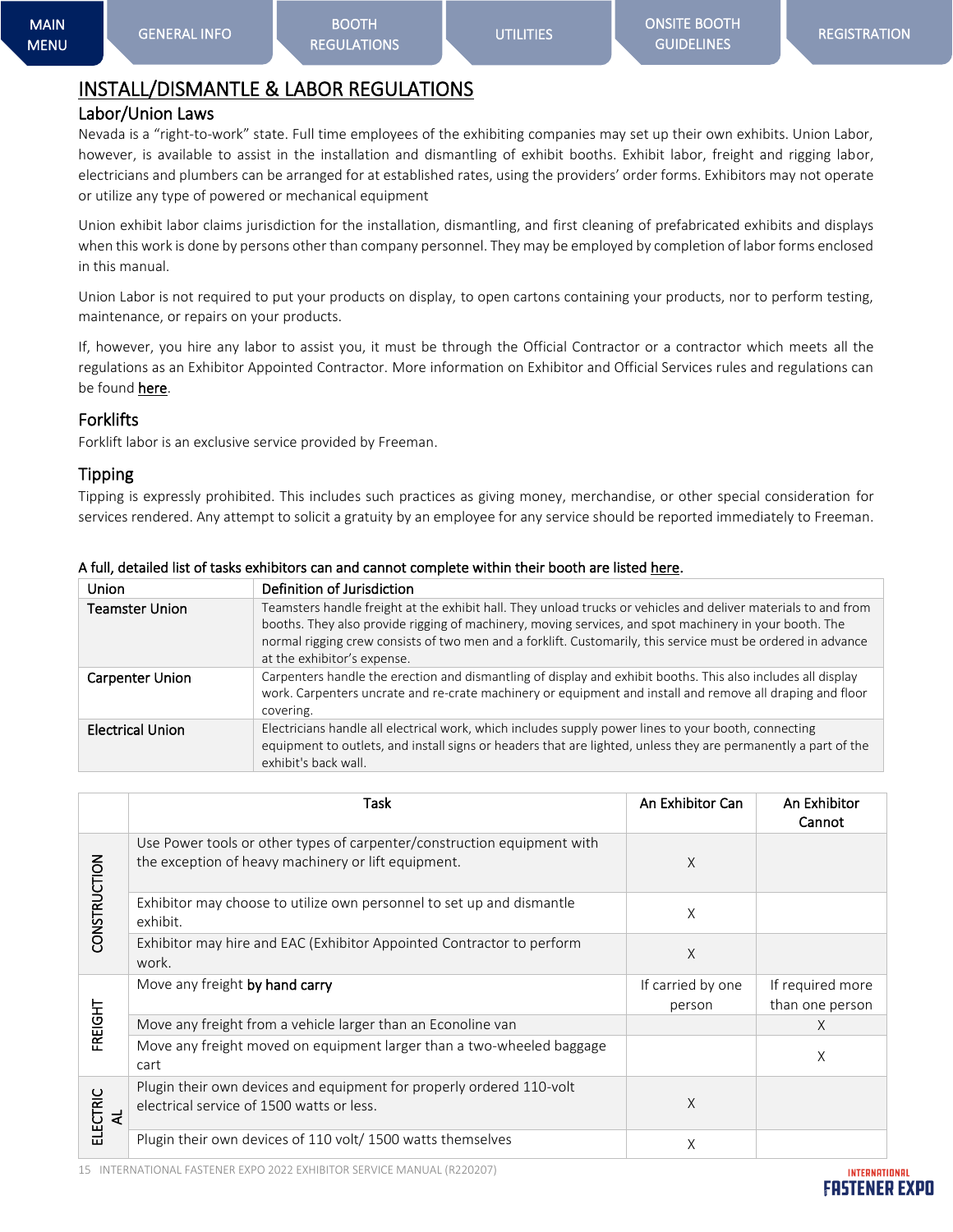| <b>MAIN</b><br><b>MENU</b> |                          | <b>BOOTH</b><br><b>GENERAL INFO</b><br><b>UTILITIES</b><br><b>REGULATIONS</b>                                                                                                          | <b>ONSITE BOOTH</b><br><b>GUIDELINES</b> | <b>REGISTRATION</b> |
|----------------------------|--------------------------|----------------------------------------------------------------------------------------------------------------------------------------------------------------------------------------|------------------------------------------|---------------------|
|                            |                          | Install or hang up to four small clip-on lights per booth                                                                                                                              | X                                        |                     |
|                            |                          | Distribution of all electrical equipment necessary to provide electrical service                                                                                                       |                                          | X                   |
|                            |                          | Connect modems, printers, computers and keyboards, test and tune own<br>equipment, and run their own communications cable between machines in<br>the same booth above the booth carpet | Χ                                        |                     |
|                            |                          | Test and tune equipment                                                                                                                                                                | Χ                                        |                     |
|                            |                          | Unpack, pack, and arrange their merchandise and products in their exhibit.                                                                                                             | Χ                                        |                     |
|                            | <b>MERCHA</b><br>NDISING | Clean and wipe down their products and display merchandise and parts of<br>their exhibit not installed by other Freeman labor.                                                         | Χ                                        |                     |

#### <span id="page-15-3"></span><span id="page-15-0"></span>Building Rules/Guidelines

It is strongly recommended that all exhibitors review and understand the Mandalay Bay Convention Center Building Rules & [Guidelines](https://mandalaybay.mgmresorts.com/content/dam/MGM/mandalay-bay/meetings/documents/mandalay-bay-meetings-convention-planning-guide.pdf) as well as the [Las Vegas Fire Marshal Regulations](https://www.freemanco.com/forms/509847/fire_regulations.pdf) for specific policies and procedures that directly pertain to your booth design and demonstration plans. For more information specific to the Mandalay Bay Convention Center, please contact their exhibitor services department (855) 408-1349.

#### <span id="page-15-1"></span>Safety

#### Fire Marshal Requirements & Permitting

Please reference th[e Las Vegas Fire Regulations](https://www.freemanco.com/forms/509847/fire_regulations.pdf) for Fire Marshal requirements.

#### OSHA Regulations

All exhibitors and hired third-party contractors, must comply with environmental laws and OSHA regulations.

#### <span id="page-15-2"></span>Cleaning

#### Clean Floor Policy

Mandalay Bay Convention Center is the exclusive booth cleaning contractor for International Fastener Expo 2022. *Please note: your booth will NOT automatically be vacuumed the night before the show opens unless services are ordered through [Mandalay](https://www.mandalaybayexhibitorservices.com/Pages/Security/Login.aspx?ReturnUrl=%2fPages%2fCustomer%2fDashboard.aspx)  [Bay Exhibitor Services.](https://www.mandalaybayexhibitorservices.com/Pages/Security/Login.aspx?ReturnUrl=%2fPages%2fCustomer%2fDashboard.aspx)*

Empty cartons and cases must be removed from your booth. Cartons may NOT be stored behind curtains or in your booth. The Freeman Service Center will provide "empty crate" stickers to affix to boxes, cases, and crates. Freeman will store and return them to your booth at show closing. The policy will be strictly enforced by Show Management and the Las Vegas Fire Marshal. Should exhibitors have cartons and cases they need to access throughout the event, Accessible Storage is a service provided by Freeman upon request that allows an exhibitor to access their materials in a Fire Marshal approved designated area. Accessible Storage can be purchased through the Freeman Exhibitor Services desk on-site.

#### Excessive/Bulk Trash, Booth & Material Abandonment

Exhibitors promoting giveaways from their booths which generate excessive trash are required to order porter service for their booth. Note these giveaway items do not include food and beverage sampling. Booth cleaning services can be ordered through [Mandalay Bay Exhibitor Services.](https://www.mandalaybayexhibitorservices.com/Pages/Security/Login.aspx?ReturnUrl=%2fPages%2fCustomer%2fDashboard.aspx)

Exhibiting companies are required to make cleaning and labor arrangements for booth materials dismantle and/or removal. It is expected and required that all the exhibiting material be removed at the end of the show.

It is not appropriate for bulk material to be left in the aisles during move-in or left behind during move-out. Any bulk trash which consists of display materials, carpet, padding, crates and/or pallets will be disposed of and charged both a handling fee and disposal fee during exhibitor move-in.

Excessive booth materials and/or literature left in the booth at the end of the published exhibitor move-out that is not labeled for an outbound shipment will be considered abandoned and deemed as trash. The exhibitor will be charged for the removal

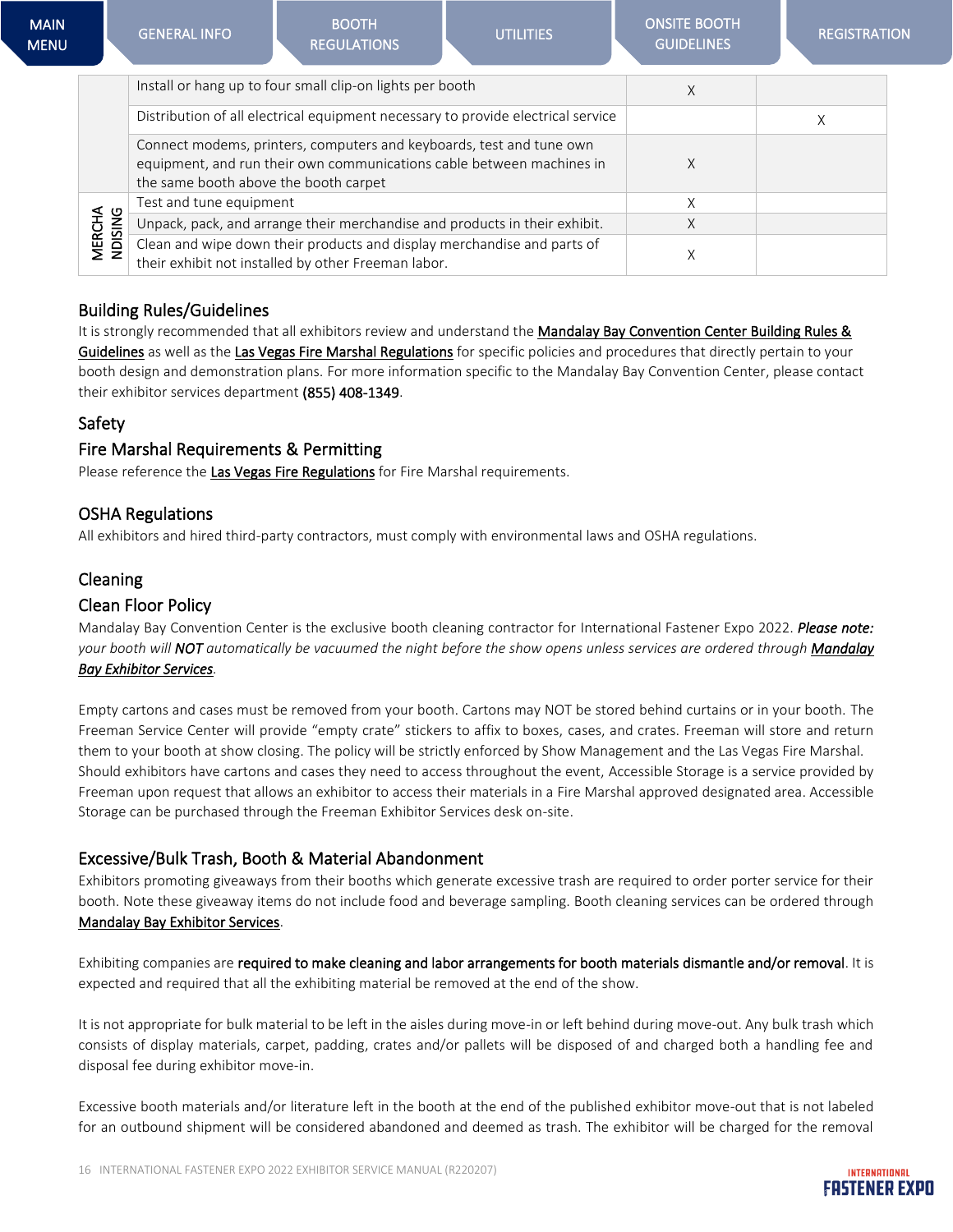and disposal of these items. Charges may include Installation & Dismantle Labor, Forklift & Rigging Labor, and/or Dumpster Fee. The exhibitor will be charged for the removal and disposal of these items.

Show management and the facility is NOT responsible for the recovery of abandoned materials that are left in and exhibitor's booth past the move-out dates and times as published.

# Care of the Facility

It is understood that exhibitors shall neither injure, nor mar, nor in any manner deface the premises. No bolts, screws, hooks, or nails shall be driven into or otherwise attached to the walls or floors of the exhibit areas.

No part of the display may be attached to or otherwise secured to the columns, drapery backdrop or side dividers. Decals or other adhesive materials shall not be applied or affixed to the walls, columns, or floor of the exhibit areas.

All curtains, draperies and decorations made from textiles of combustible fibers or other flammable materials must be flame proofed in the manner approved by all applicable jurisdictions.

Exhibitor shall promptly pay for any and all damages to the facility, booth equipment or the property of others caused by the exhibitor or any of its employees, agent's contractors or representatives.

# <span id="page-16-0"></span>**DONATIONS**

Exhibitors wishing to donate product may make arrangements to do so before the conclusion of the show at the Mandalay Bay Exhibitor Services center. Booth and display materials should not be left as donated materials.

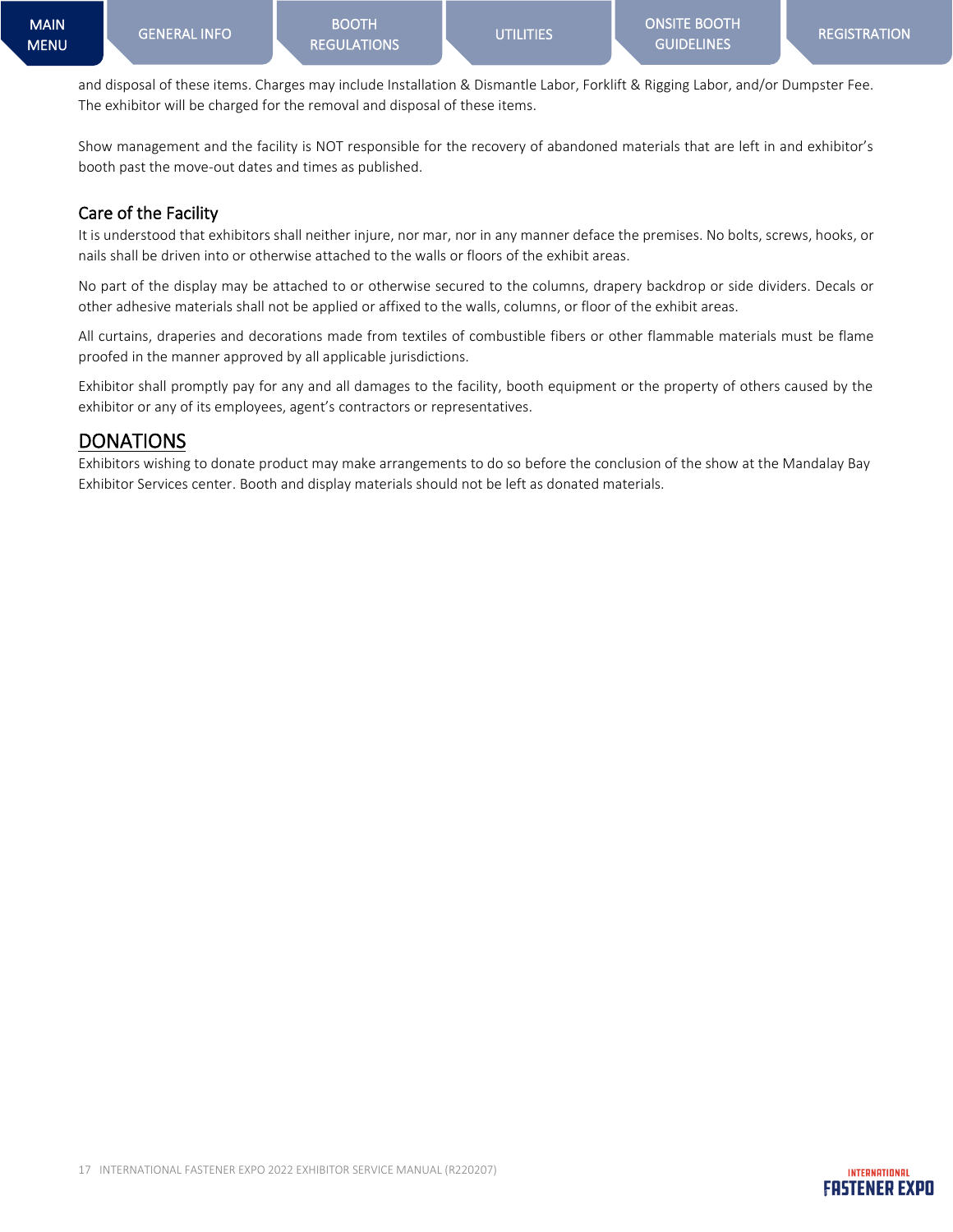# EXHIBITOR APPOINTED CONTRACTOR

If exhibitors wish to use an Exhibitor Appointed Contractor (EAC), the following rules and regulations must be adhered to by the exhibitor and the EAC. These rules will be strictly enforced. Completion of the required EAC/I&D form qualifies as acceptance that the EAC will abide by all rules and regulations, especially those as contained herein for EAC.

The EAC/I&D contractor must be licensed, insured, and authorized to work in the Mandalay Bay Convention Center. Contractors must adhere to all rules and regulations of International Fastener Expo 2022 the Mandalay Bay Convention Center, and the local unions. This includes keeping "no freight aisles" clear, clearing empty crates off the show floor, abiding by the **Early Teardown Policy** and being properly badged. Exhibitors using an installation and dismantling contractor (I&D), and/or an exhibitor appointed contractor (EAC) to set-up or teardown their exhibit, **must** complete the EAC/I&D form in the [Exhibitor Console](https://fastener.a2zinc.net/IFE2022/public/e_exhibitorconsole.aspx) by September 15, 2022.

Complete this form only if you are using the services of an outside contractor to

All contracted personnel must check-in at Exhibitor Registration before admission to the exhibit floor. Personnel must have proof of company affiliation and a photo I.D.

The EAC shall refrain from placing an undue burden on the official service contractors by interfering, in any way, with the official contractor's work.

The EAC will not solicit business at the event and must always wear badges. It is the exhibitor's responsibility to make sure that all independent contractors are properly badged before arrival.

If the EAC, in any way, disrupts the orderly conduct of business by any of the official contractors or impairs the smooth installation and dismantling of the event, the EAC will immediately cease such disruption or be removed from the event site. Show Management will have the final decision in such instances.

The Mandalay Bay Convention Center (Facility), Emerald (Show Management), and Freeman (General Service Contractor) must be named as additionally insured by all contractors working in the hall. Show Management must receive the certificate of insurance no later than 30 days before the commencement of installation. Show Management will give authorization to the EAC to provide installation and dismantling services to the exhibiting firm upon receipt of:

- Certificate of insurance for workers' compensation and employers' liability, comprehensive general liability, and automobile liability insurance.
- The workers' compensation and employers' liability insurance must provide a minimum limit of (recommended \$500,000 USD) and meet the requirements established by the state in which the event is being held.
- Comprehensive general liability coverage must provide at least (recommended \$1 million USD per occurrence /\$2 million USD general aggregate) in coverage and shall name Show Management, the sponsoring associations, the event owners, the official contractor, and the facility as additional insured.
- Automobile liability should include all owned, non-owned, and hired vehicles with limits of (recommended \$500,000 USD) bodily injury and (recommended \$500,000 USD) property damage liability.

In performing work for their clients, the EAC shall cooperate fully with the official contractors and shall comply with existing labor regulations or contracts as determined by the commitments made and obligations assumed by Show Management in any contracts with the official contractors. Failure to comply with these regulations will result in refusal or loss of authorization to perform services and immediate removal from the event site.

Services ordered on behalf of exhibitors by EAC's or other third parties must be so authorized in writing by the exhibitor. Payment for all services will be the responsibility of the exhibitor.

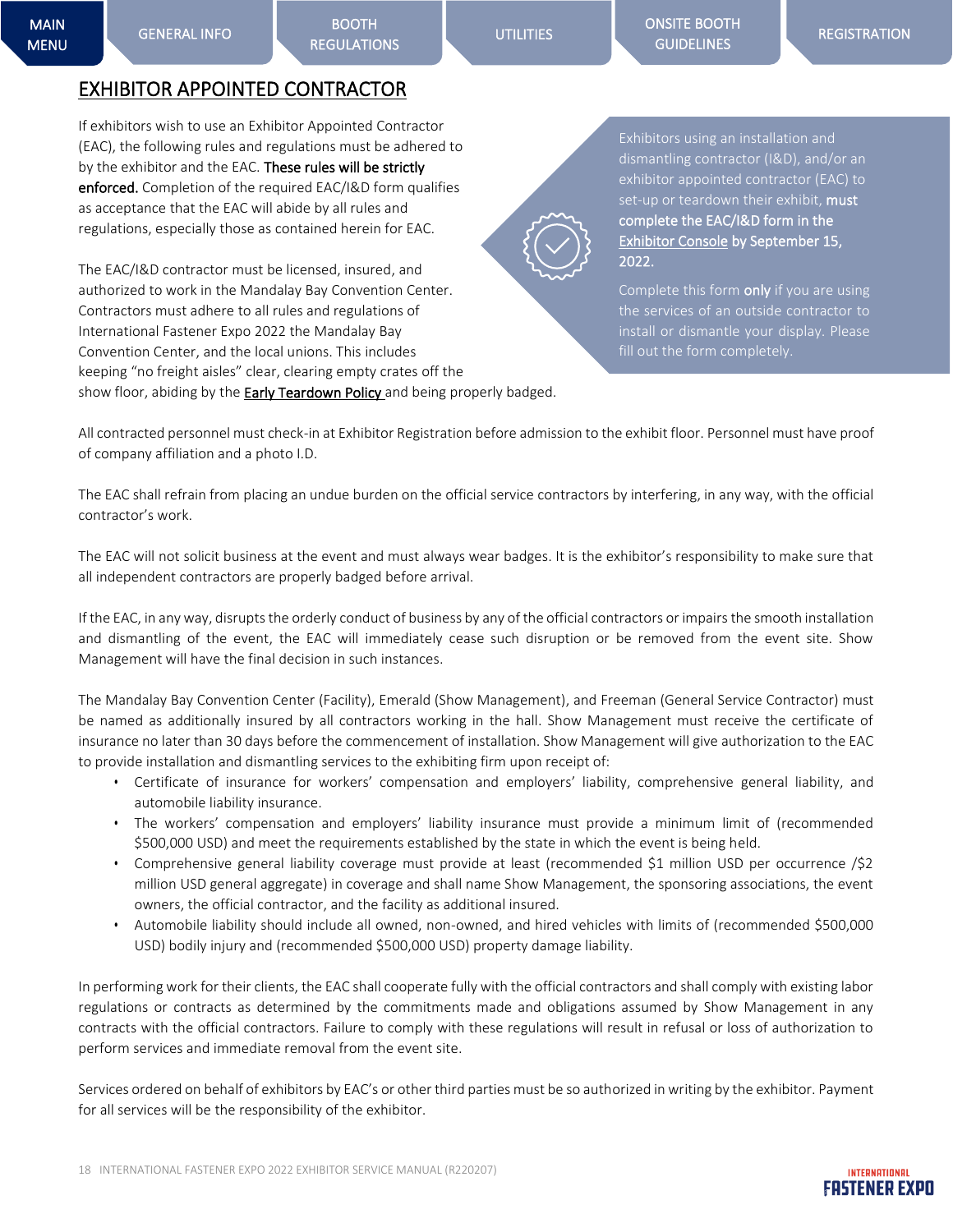# <span id="page-18-0"></span>**UTILITIES**

### <span id="page-18-1"></span>ELECTRICAL REGULATIONS

All electrical must be ordered through [Mandalay Bay Exhibitor Services.](https://www.mandalaybayexhibitorservices.com/Pages/Security/Login.aspx?ReturnUrl=%2fPages%2fCustomer%2fDashboard.aspx) Booths may have outlets pre-dropped in the booths. Please be advised that if you plug into these electrical outlets, you will be charged for your power usage at a higher rate than if you had ordered in advance. For your safety and the safety of other show participants, all electrical work including floor distribution must be performed by Mandalay Bay Convention Center.

# <span id="page-18-2"></span>LIGHTING

No lighting, fixtures, lighting trusses or overhead lighting are allowed outside the boundaries of the exhibit space. Lighting, including spotlights and gobos should be directed to the inner confines of the exhibit space and should not project onto other exhibits or exhibition aisles.

# <span id="page-18-3"></span>COMPRESSED AIR, DRAINS, GAS & WATER (PLUMBING)

Compressed air, water, drains, fill & drains and natural gas can be ordered through [Mandalay Bay Exhibitor Services.](https://www.mandalaybayexhibitorservices.com/Pages/Security/Login.aspx?ReturnUrl=%2fPages%2fCustomer%2fDashboard.aspx)

# <span id="page-18-4"></span>INTERNET SERVICES

Telephone & Internet is not included as part of your booth package. [Mandalay Bay Exhibitor Services](https://www.mandalaybayexhibitorservices.com/Pages/Security/Login.aspx?ReturnUrl=%2fPages%2fCustomer%2fDashboard.aspx) is the exclusive full-service provider for all internet, telephone, and TV services at the Mandalay Bay Convention Center.

# <span id="page-18-11"></span><span id="page-18-5"></span>ONSITE BOOTH GUIDELINES

### <span id="page-18-6"></span>DISPLAY

#### <span id="page-18-7"></span>Animals

Permission for any domesticated animal (cats, dogs, etc.) to appear must be approved by show management then by the facility. Non-domesticated animals will be considered on an individual basis. Under the Americans with Disabilities Act (ADA), show management must allow people with disabilities to bring their service animals into all areas of the facility where exhibitors and attendees are normally allowed to go. Service animals are animals that are individually trained to perform tasks for people with disabilities such as guiding people who are blind, alerting people who are deaf, pulling wheelchairs, alerting and protecting persons having seizures, or performing other special tasks.

#### <span id="page-18-8"></span>Booth Appearance

International Fastener Expo 2022 is a "Line of Sight" show. Booths must be constructed per the booth guidelines provided within this kit for the specific type of booth space being leased. Violations could result in a fine and/or loss of priority points.

Construction of booths and displays in excess of eight feet (8') in height, including signage, shall be permitted only in island booths 400 SQFT and larger. Please note: the exhibit hall aisles are NOT carpeted.

Show management has the authority to determine whether placement, arrangement and appearance of all items displayed by the exhibitor are in compliance with exposition standards. This may require the replacement, rearrangement, or redecoration of any items or of any booth. Show management is not liable for any cost that may be incurred by the exhibitor.

#### <span id="page-18-9"></span>Canopies & Ceilings

Canopies, including ceilings, umbrellas, and canopy frames, can be either decorative or functional (such as to shade computer monitors from ambient light or for hanging products). Tents in excess of 200 square feet, canopies in excess of 400 square feet, and temporary membrane structures must be approved by the Clark County Department of Building & Fire Prevention and require a permit. Exhibitors are responsible for obtaining any permits through the Clark County Nevad[a website.](https://www.clarkcountynv.gov/government/departments/building___fire_prevention/want_to_apply_for_a_permit_.php)

#### <span id="page-18-10"></span>Display of Product

19 INTERNATIONAL FASTENER EXPO 2022 EXHIBITOR SERVICE MANUAL (R220207) Aisles must not be obstructed at any time. No portion of an exhibitor's display, product or demonstration may extend into any aisle, including the audience. Space within the booth must be designated for any group of attendees viewing or participating in

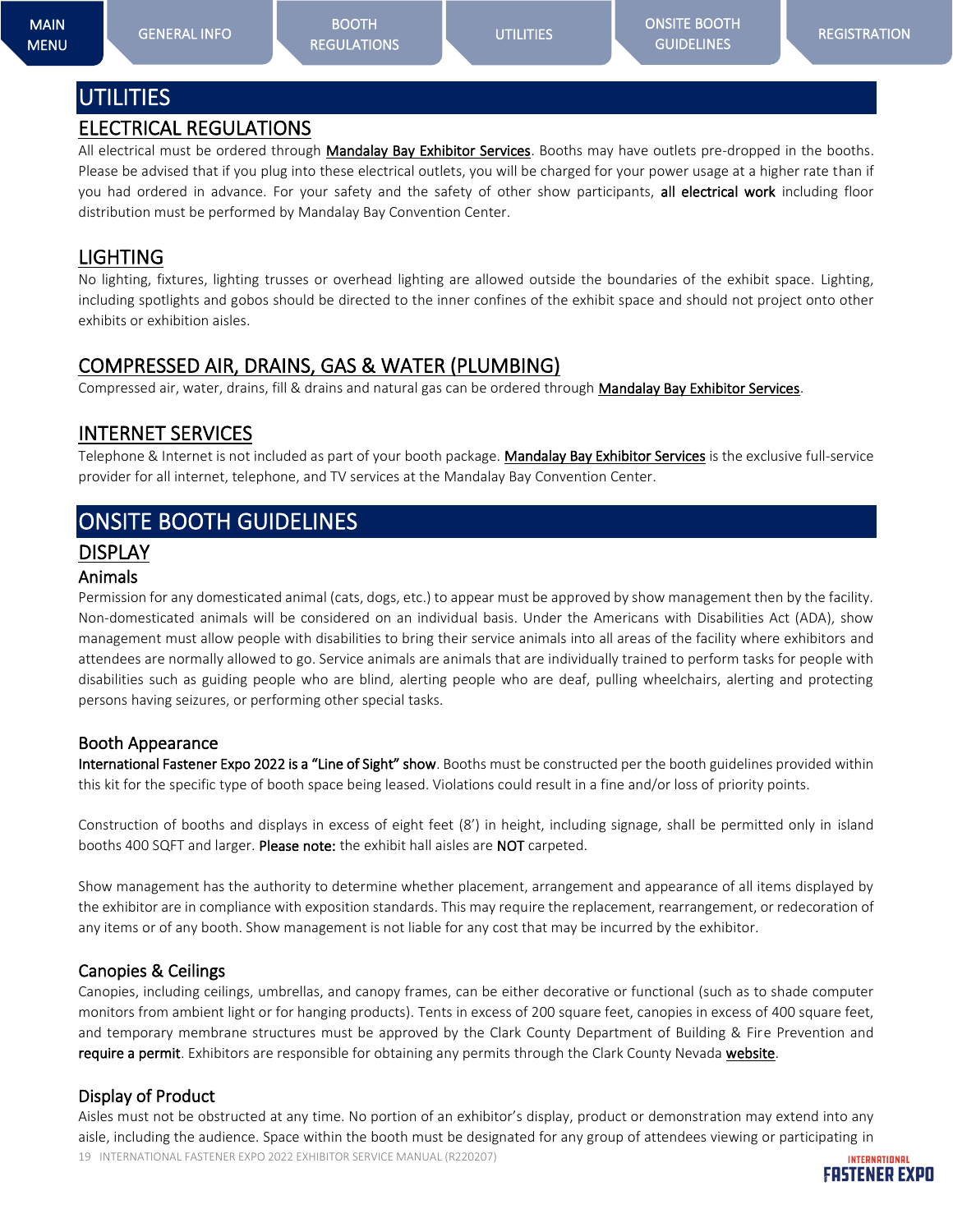a presentation or demonstration within the booth. All features, signs and/or walls that are facing the aisle need to be covered or finished.

Fog, smoke, and steam machines are not permitted.

Exhibitors are prohibited from possessing, displaying, or depicting any products or components in their booth which could be interpreted as being a promotion of another company. Items located in the exhibit space must be in good taste or will be removed at the discretion of show management.

#### <span id="page-19-0"></span>Floral

The official provider of floral and plants is 800 Plant It. Download the order form [here.](https://www.freemanco.com/forms/509847/floral_plants.pdf)

#### <span id="page-19-1"></span>Hanging Signs and Graphics

Island booths 400 SQFT (20' x 20') or larger may request approval from Show Management to hang a sign/banner over their booth. Signs, banners, or any other exhibit material may not be suspended, taped, nailed, screwed or in any way attached to the ceilings, walls, columns, drapes, floor or on any other facility surface. Please fill out the Hanging Sign Approval Form within the [Exhibitor Console](https://fastener.a2zinc.net/IFE2022/public/e_exhibitorconsole.aspx) and reference the [Hanging Signs & Graphics](#page-7-1) guidelines listed within this document for more information.

#### <span id="page-19-2"></span>Trademarks/Copyright

Exhibitors shall obey copyrights and assume full and sole liability and responsibility for the use of copyrighted materials at the show. Exhibitors must obtain any and all necessary licenses and approvals from copyright owners and pay all required royalties and fees.

#### <span id="page-19-3"></span>Vehicles on Display

All vehicles on display will require spotting services from Freeman, at the exhibitors' expense. Display vehicles must have battery cables disconnected and taped, alarm systems deactivated, fuel tanks no more than 1/4 -tank full or five gallons (include metric), whichever is less, and fuel tank filler caps locked and/or sealed. To request more information and approval to display a vehicle on the show floor at International Fastener Expo 2022, please submit a variance request form through th[e Exhibitor Console.](https://fastener.a2zinc.net/IFE2022/public/e_exhibitorconsole.aspx)

#### <span id="page-19-4"></span>DEMONSTRATIONS

#### <span id="page-19-5"></span>Exhibitor Conduct /Good Neighbor Policy

As a matter of safety and courtesy to others, exhibitors shall conduct sales presentations and product demonstrations in a manner which assures all exhibitor personnel and attendee are within the contracted exhibit space and no encroaching on the aisle or neighboring exhibits. No activities should be planned, or products displayed in a manner that would require an audience to gather in the aisles. Show management reserves the right to determine if a demonstration interferes with adjacent exhibit spaces and when it must be discontinued.

Exhibitors are required to keep all booth activities within the confines of their exhibit space and not interfere with aisle traffic flow or access to neighboring exhibits. Activities may not disturb neighboring booths. Demonstrations, booth giveaways and literature must directly relate to the exhibiting company product, business or mission and not be offensive in any manner.

Exhibitors are required to conduct themselves and operate their exhibit so as not to annoy, endanger or interfere with the rights of others at the show. Unsportsmanlike, unethical, illegal, or disruptive conduct, such as tampering with another party's exhibit or engaging in corporate espionage is strictly prohibited.

Exhibitor's personnel and their representatives may not enter the exhibit space or loiter in the area of another exhibitor without permission from that exhibitor, and at no time may anyone enter an exhibit space that is not staffed. It is the responsibility of each exhibitor to arrange displays, product presentations, audio visual presentations, and demonstration areas to ensure compliance.

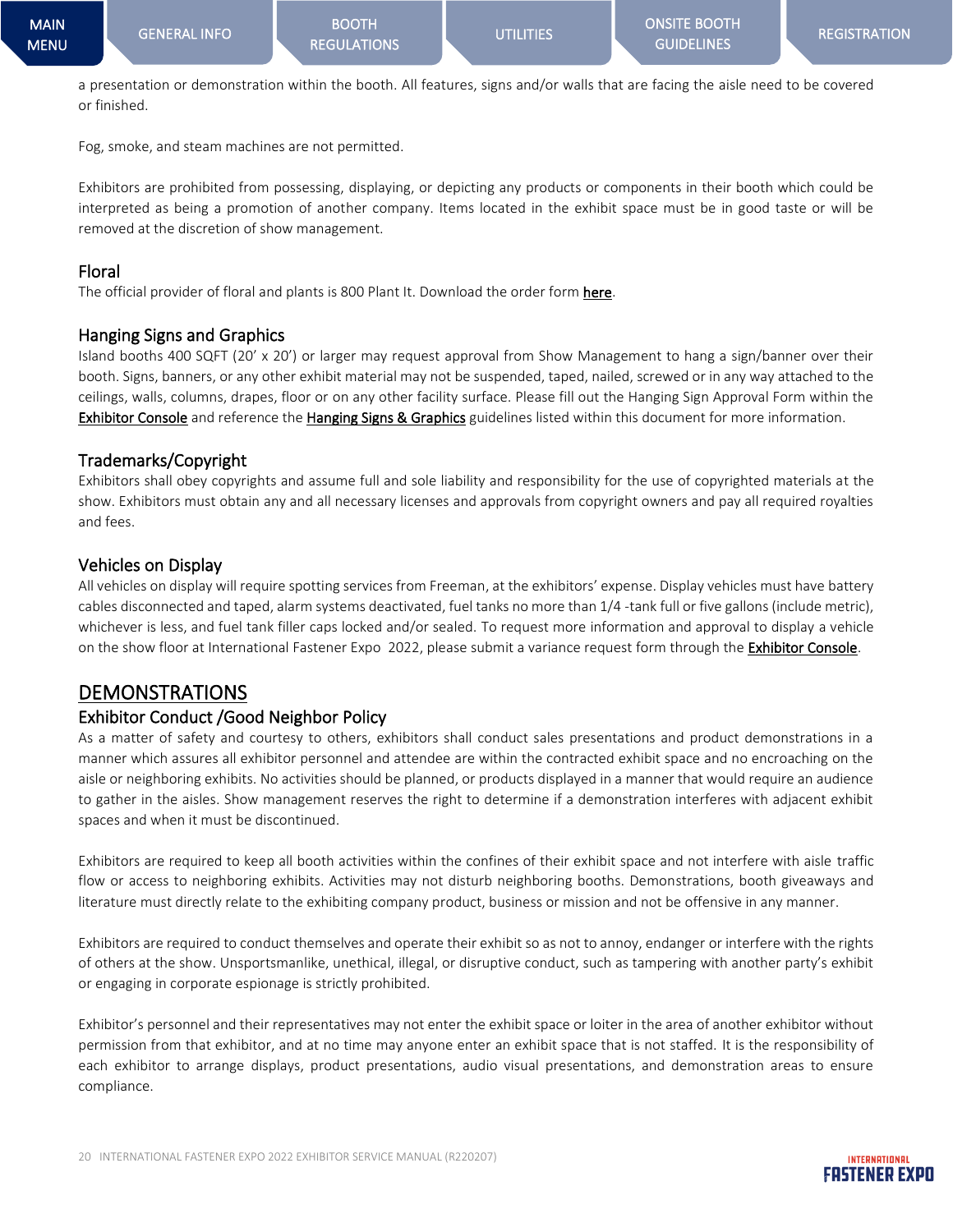#### <span id="page-20-0"></span>Food & Beverage Sampling

The facility's exclusive food and beverage vendor has a responsibility to strictly regulate any food and beverage activity. All food must be prepared and served from within the regulations of the city and county.

Any exhibitor sampling products will need to submit a sampling form to the exclusive food and beverage vendor for review and to show management for acceptance or rejection. The distribution of food and beverages must be within the exhibitor's allotted space. Any violation could result in fees, the removal of product from the show floor and/or obligatory discontinuation of booth activities.

If you will be sampling your product that is manufactured, produced, or distributed by your company, please email [exhibitorservices@mandalaybay.com](mailto:exhibitorservices@mandalaybay.com) to request a Sample Authorization Form.

Peanuts in the shell and cotton candy are NOT permitted on the show floor at any time and may not be distributed from any exhibit booth.

#### <span id="page-20-1"></span>Hospitality & Networking Events

No exhibitor, or any affiliate thereof, shall conduct any off-site activity during official event hours that would encourage attendees to leave the officially scheduled event activities. Hospitality suites shall not be open during event hours.

Show management strictly prohibits solicitation of business in any public areas occupied by the event, including public areas in conference hotels. Such solicitations are limited to badged individuals within registered booths in the exhibit hall only. Companies who wish to host hospitality suites must apply in writing to show management for permission and must agree that the suites not be open during any scheduled event. Additionally, no exhibitor may hold any revenue-producing event, fundraising event, or event of any type targeted to the event attendees at any time during the event without the advance written approval of show management. If an activity is held without approval, show management reserves the right to exclude the exhibitor from future events.

#### <span id="page-20-2"></span>Noise / Music

Loud noises, bright lights or other distractions are not permitted. Sound volume of amplifiers or audio-visual presentations must be regulated to not disturb other exhibitors. Sound created by amplified devices should not exceed 80 decibels when measured from the aisle immediately in front of a booth. Management reserves the right to terminate use of equipment determined to be a nuisance.

Exhibitors should be aware that music played in their booths, whether live or recorded, may be subject to laws governing the use of copyrighted compositions. ASCAP, BMI, and SESAC are three authorized licensing organizations that collect copyright fees on behalf of composers and publishers of music. Show management does not have a license with any licensing agencies; therefore, exhibitors are responsible for obtaining licensing directly. Adherence to these federally mandated copyright licensing laws is of critical importance.

#### <span id="page-20-3"></span>Raffles, Drawings, and Contests

Raffles, drawings, and contests, if permitted by law, are allowed in an exhibitor's booth but will be regulated by show management. Show management reserves the right to limit the promotional activity anywhere on the exhibition floor as they see fit to ensure a professional and safe atmosphere. These activities include and are not limited to, handouts, contests, lotteries, promotional activities, entertainment, raffles, and drawings.

#### <span id="page-20-4"></span>ADDITIONAL

#### <span id="page-20-5"></span>Americans with Disabilities Act (ADA)

All exhibiting companies are required to comply with the Americans with Disabilities Act (ADA) and are encouraged to be sensitive, and as reasonably accommodating as possible, to attendees with disabilities. Click [here](https://www.ada.gov/) for more information on the Americans with Disabilities Act (ADA).

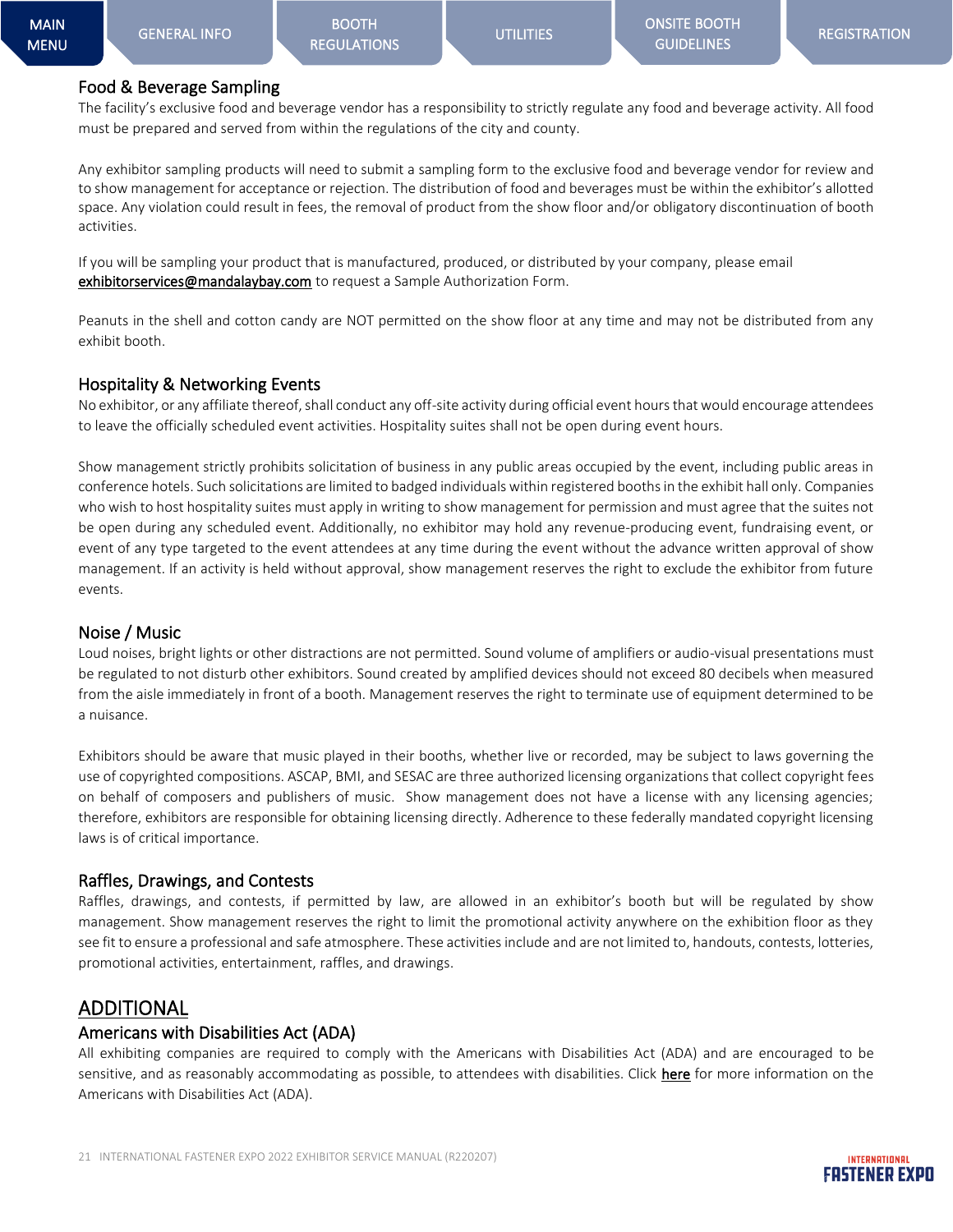### <span id="page-21-0"></span>Distribution of Promotional Items

The distribution of samples, printed materials and any promotional material is restricted to within the exhibitor's booth only. Exhibitors may not distribute or leave behind merchandise, signs, or printed materials in the registration areas, meeting rooms, or public areas of the event site, including hotels, shuttle busses, parking garages, etc., without prior written approval of show management.

All models must always remain within the booth space. Advertising materials may be handed out within the booth space only. Distribution from booth to booth or canvassing on any part of the facility property is forbidden.

#### <span id="page-21-1"></span>Photography

Exhibitors are permitted to photograph or produce audio/video of their own booth displays and/or products. Photographing or producing audio/video of other displays, products, or materials without prior written permission from show management and the owner of the subject is prohibited.

Security and labor arrangements required for any approved photography, video recordings or live feeds must be made in advance, at exhibitor's expense. Only official photographers and audio/video producers appointed by show management are permitted to photograph or record audio/video of the entire event. Exhibitors wishing to use an outside photographer must receive written permission in advance from show management. Seminar sessions may not be photographed, or video/audio recorded.

#### <span id="page-21-2"></span>Selling at Booth

Retail sales are NOT permitted on the exhibition floor at any time EXCEPT in the Cash & Carry section only and abiding by local & state retail sales tax regulations. Exhibitors who are found to be in violation will be subject to the loss of priority points and could be excluded from future events.

Any display items sold during the show cannot be removed from the show floor until after closing on the final show day. Exhibitors who choose to sell their display items must work jointly with the purchasing party to arrange for removal of the items from the show floor, while following all move-out and labor regulations. Exhibitors must also escort the purchaser to the exhibit hall exit and confirm with security that the purchaser is authorized to remove the items from the exhibit hall.

#### <span id="page-21-3"></span>Sharing of Exhibit Space

Exhibitors may not share booth space with another non-contracted or unauthorized manufacturer or distributor.

An exhibitor may not bridge an aisle, whether by a physical structure, carpeting, banners, etc., in order to connect their exhibit space with one across the aisle without permission from show management.

#### <span id="page-21-4"></span>Strolling Entertainment & Suit casing

Strolling entertainment or moving advertisements (robots, persons carrying or wearing signs, scooters, etc.) outside an exhibitor's space is not permitted.

Suit casing is defined as any activity designed to solicit or sell products or services to delegates attending a meeting, conference, or event without the proper authorization by show management or in ways that violate the rules of the event. Any attendee who is observed to be soliciting business in the aisles or other public spaces, in another company's booth, or in violation of any portion of this policy, is subject to removal without refund and additional penalties.

The selling or solicitation of product or services may only be conducted by companies in good standing, within their exhibit space, confirmed meeting or conference space or within the event as authorized by show management. Companies conducting business outside the confines of the exhibit hall, booth location or in unauthorized properties within the confines of the exhibit facility without permission of show management are in violation of this clause.

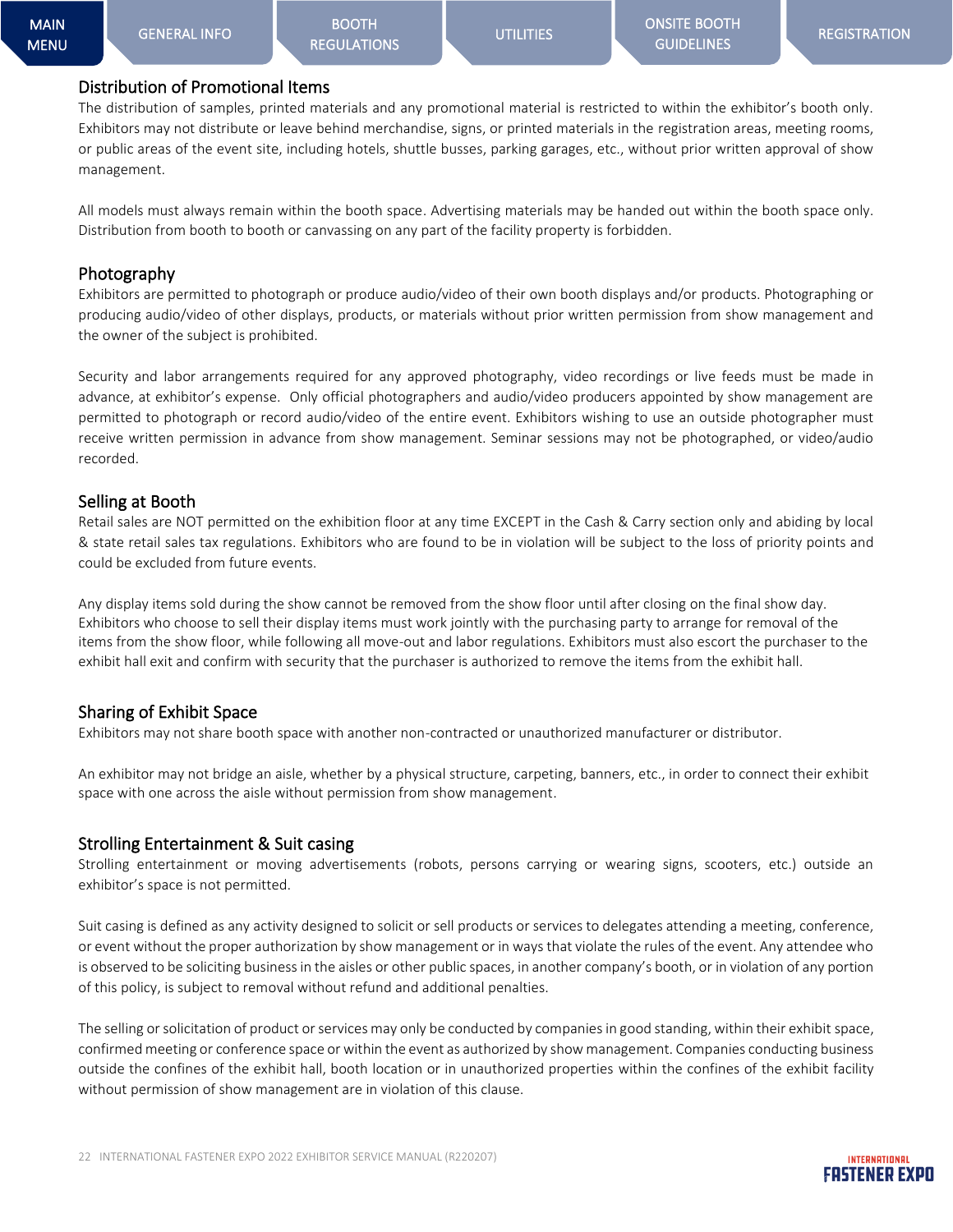### <span id="page-22-0"></span>SECURITY INFORMATION

International Fastener Expo 2022 Show Management makes every effort to protect exhibitors' merchandise and displays. Show Management will provide perimeter guard service on a 24-hour basis to include move-in, show days, and move-out. While Show Management will implement security measures to safeguard your property, neither Show Management, the Mandalay Bay Convention Center, agents nor employees assumes any responsibility for such property, loss, or theft.

Exhibitors are solely responsible for the care, custody, and control of their own exhibit space and material. Exhibitors should carry insurance for covering loss or damage to their exhibit material.

Small electronic equipment such as video players, monitors, cameras, etc., should never be left unattended. In cases where valuable equipment may not be removed to storage daily, the services of a private booth guard are available.

Review the [Security Form](https://www.freemanco.com/forms/509847/security.pdf)  for more information on booth guards.

When shipping your equipment, do not list contents on the outside of crates or cartons. Do not ship computers, monitors, tablets, or other electronic equipment in the manufacturer's cartons. Place these cartons inside larger crates or have special packaging made, which does not indicate contents.

At the close of the show, when your materials have been packed and bills of lading have been prepared, turn in your completed bills of lading at the general service contractor's service desk. Do not leave bills of lading in your booth or attached to your crates.

#### *Tips To Help Protect Your Product*

- Monitor your booth when your product is being delivered.
- Hire a security guard to watch your booth overnight.
- Perform an inventory after your product has been delivered and note any damages or missing items.
- Do not list the contents on the outside of your shipping crates/boxes. Use a code to indicate contents.
- After show hours cover your displays with a tarp or other solid material to discourage potential theft.
- Do not leave valuable exhibit materials or proprietary information under tables or behind displays when the show is closed, or your booth is unattended.
- Always staff your booth during show hours (required).
- Staff your booth until your product and/or the floor is cleared during move-out. Once the show has closed, pack as quickly as possible and do not leave your display unattended.

# <span id="page-22-1"></span>REGISTRATION

#### <span id="page-22-2"></span>STAFF BADGES

Register for your staff badges in advance. Booth personnel may be registered online by logging in to your [Exhibitor Console.](https://fastener.a2zinc.net/IFE2022/public/e_exhibitorconsole.aspx) Badges must be picked up by each individual person at onsite registration upon arriving to the Mandalay Bay Convention Center. Exhibitors will not be allowed to pick up badges for anyone else and everyone must present photo I.D. when picking up their badge.

Official show badges must be worn at all times by exhibitor personnel wile in the exhibit hall during move-in, move-out and official show hours. No one will be allowed on the exhibit floor at any time without a badge.

Each exhibiting firm receives three (3) booth staff badges per 100 per square foot space occupied. Additional exhibitor registrations are available for a fee. Buyers, customers, and exhibitor appointed contractor personnel should *not* be registered as exhibitors.

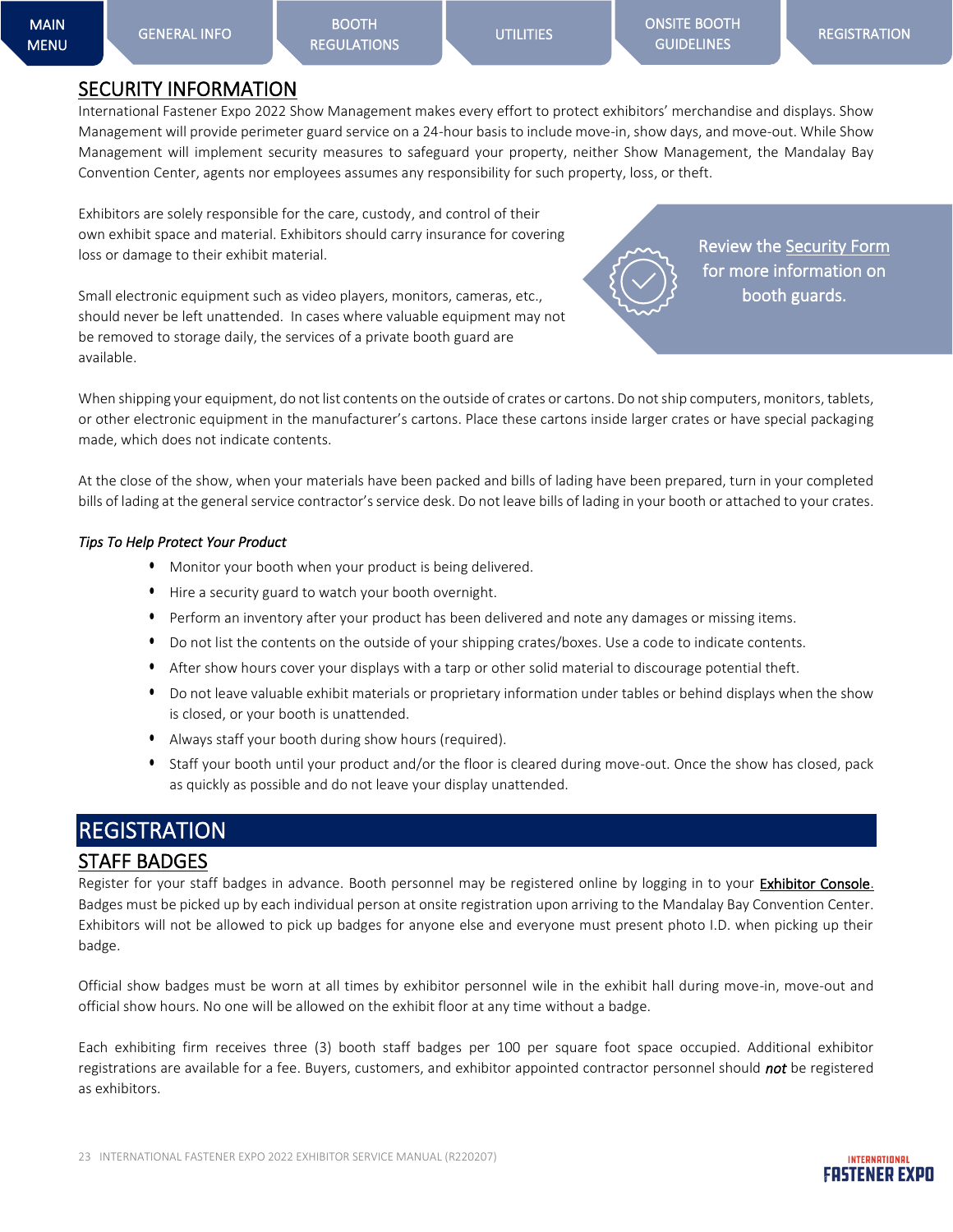Badges are the property of show management and are non-transferable. The lending/sharing of badges is prohibited and will result in confiscation.

# <span id="page-23-0"></span>ADMISSION POLICY

Exhibit hall admittance is restricted only to exhibitor personnel and registered attendees displaying an official show management badge. All personnel representing the exhibitor, or its authorized agents must be properly identified with an official show management badge. Once the show has opened, all persons must enter and exit only through designated entrances where security is posted.

#### <span id="page-23-1"></span>Children

No one under the age of 16 is permitted on the exhibition floor at any time. Show management reserves the right to request proof of age for any person and restrict minors from the exhibitions floor at any time on any day for safety and liability reasons. No baby strollers are allowed on the exhibition floor.

#### <span id="page-23-2"></span>Early Appointments

No exhibitors will be allowed access to the exhibit hall posted move-in and move-out days/hours. On show days without scheduled move-in prior to show opening, exhibitors will be allowed access to the exhibit hall one (1) hour before and one (1) hour after posted official show hours. Additional access may be arranged solely at the discretion of show management.

#### <span id="page-23-3"></span>Exhibitor Appointed Contractors (EAC)

All contracted personnel must pick up an EAC badge at onsite Registration before admission to the exhibit floor. Personnel must have proof of company affiliation and a photo I.D. An online exhibitor appointed contractor form must be completed and qualifies as acceptance that the EAC will abide by all rules and regulations, especially those as contained herein for EAC. Please note that an EAC Notification form must be completed through your [Exhibitor Console.](https://fastener.a2zinc.net/IFE2022/public/e_exhibitorconsole.aspx) Exhibitors must log into to the Exhibitor Console and click on Important Exhibitor Forms.

#### <span id="page-23-4"></span>Guests

All guests must have the proper Guest show badge worn at all times while in the exhibit hall, conference sessions or any function held by International Fastener Expo 2022 during move-in, move-out or show hours.

# <span id="page-23-5"></span>GETTING THERE

# <span id="page-23-6"></span>**HOTELS**

The official hotel agency for International Fastener Expo 2022 is EventSphere. Hotel arrangements can be made online through the **Hotel & Travel** page.

With EventSphere you will receive descriptions, photos, and maps to help you choose the perfect hotel. An acknowledgement of your hotel reservation will be sent to you immediately via email upon completion of the online process or within 24 hours for reservations received via phone or email.

Reservations are accepted on a first-come, first-served basis and require a first night's room and tax deposit guaranteed by check or credit card. All deposits are due when the initial reservation is made. All new reservations, changes, substitutions, and cancellations must be made through EventSphere. Please refer to your hotel confirmation for individual cancellation policies.

#### <span id="page-23-7"></span>PARKING

Parking information can be found in the **MGM Resorts Parking Guide.** 

Vehicles that are self-parked at any MGM Resorts parking facility for longer than one hour will be subject to a parking fee. Fees vary according to time parked.